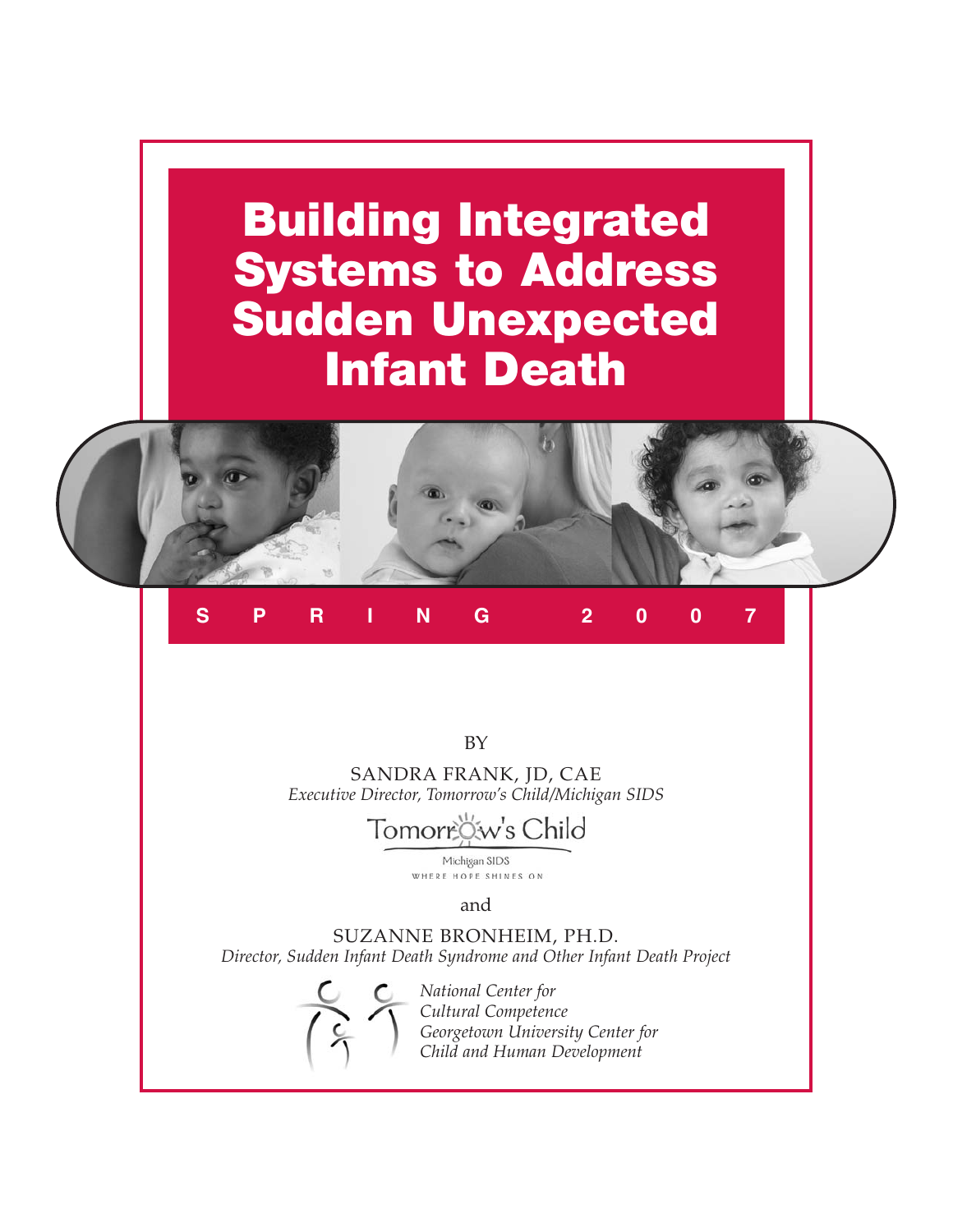This document was developed in partnership by the National Center for Cultural Competence, Georgetown University Center for Child and Human Development and Tomorrow's Child/Michigan SIDS under Cooperative Agreement #40- MC-00145 with the Maternal and Child Health Bureau, Heath Resources and Services Administration, U.S. Department of Health and Human Services.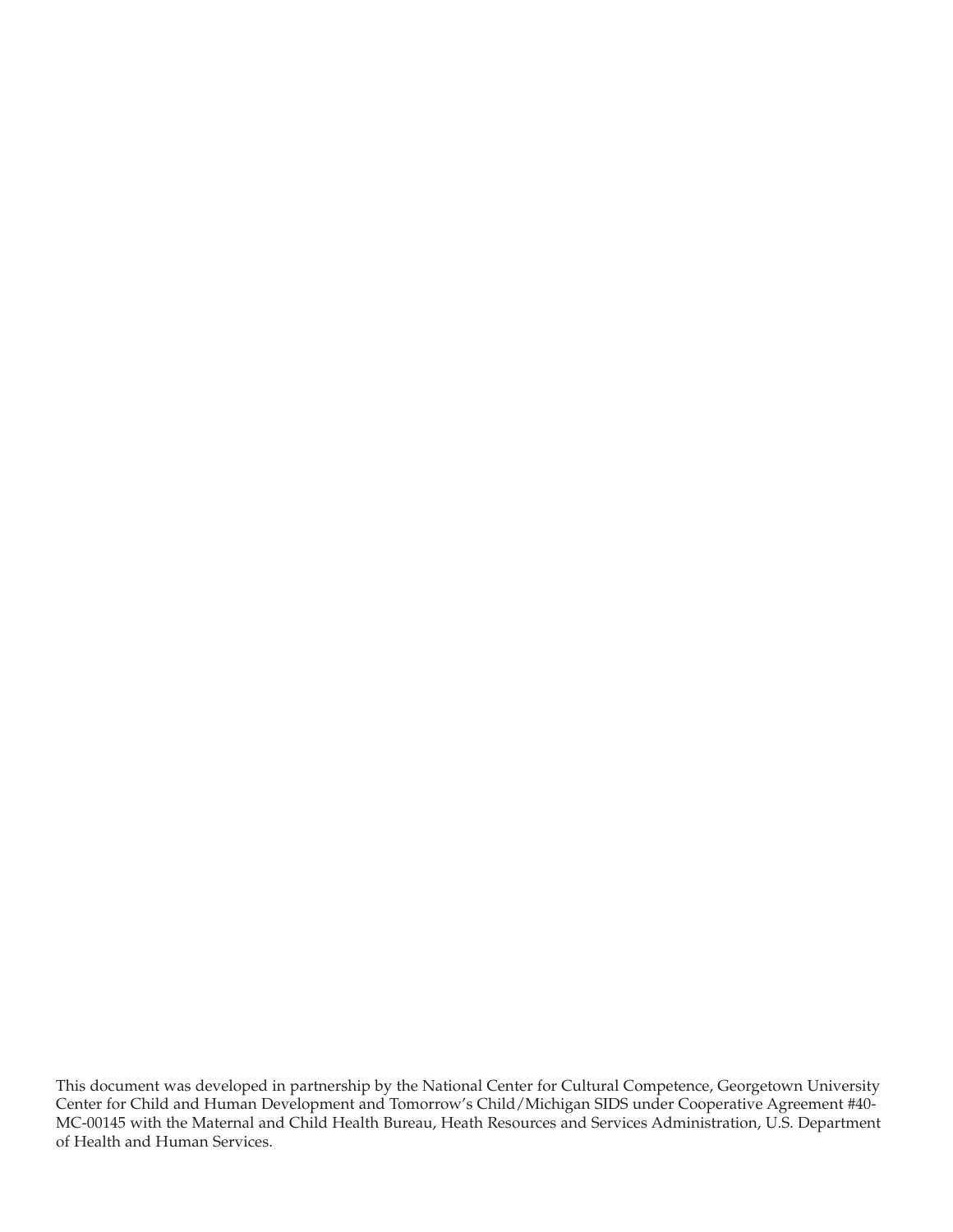

# **Table of Contents**

| The Changing Landscape of                                                                 |     |
|-------------------------------------------------------------------------------------------|-----|
|                                                                                           |     |
|                                                                                           |     |
|                                                                                           |     |
| Shifting the Paradigm to Address SUID <b>Shifting</b> the Paradigm to Address SUID        |     |
|                                                                                           |     |
| <b>Systems Integration: The Michigan</b>                                                  |     |
|                                                                                           |     |
|                                                                                           |     |
|                                                                                           |     |
| <b>Building Sustainable Resources</b><br>for an Integrated System <b>Exercise 2018</b> 15 |     |
|                                                                                           |     |
| Developing A Sustainable Approach to Funding <b>Manual According</b> 26                   |     |
|                                                                                           |     |
| Addressing Cultural and Linguistic Competence                                             |     |
| Working Across the Cultures of Agencies,                                                  |     |
|                                                                                           | 24  |
| <b>Reference and Related Resources</b>                                                    | 25. |

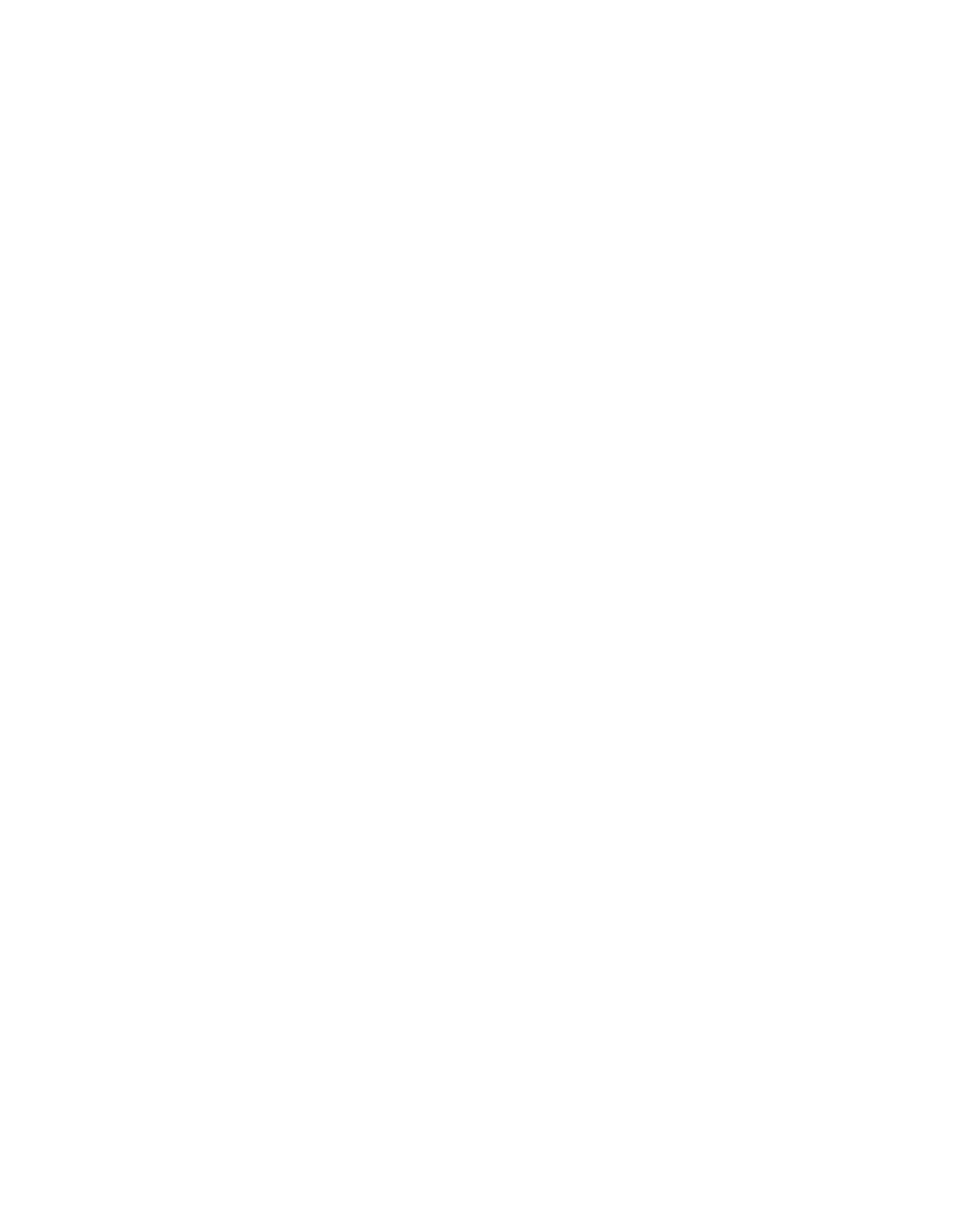

# **The Changing Landscape of Sudden Unexpected Infant Death**

In 1969, the term Sudden Infant Death Syndrome (SIDS) was

proposed to describe a clinical entity with characteristic findings to diagnose the sudden unexplained deaths of infants, typically during their sleep. At this point in time, the role of organizations formed by families was to support families in their losses and to advocate for research to address this terrible problem. In 1974, federal legislation was passed to fund that research and to establish programs to provide information and counseling to families following a SIDS death. A series of state programs through Title V Maternal and Child Health (MCH) agencies were founded to meet this purpose. In 1992, with the recognition that placing an infant on his/her back to sleep could significantly reduce the risk of SIDS, both family support and advocacy organizations and state SIDS programs expanded their efforts to address disseminating this key public health message. In these early years, the number of entities addressing SIDS and the core missions were relatively small and the message clear and seemingly easily communicated.

In 2007, the picture is very different. Ongoing research and the institution, in many jurisdictions, of death scene investigations have led to a far more complex set of risk factors and protective factors and a set of diagnostic issues that broadened the discussion from the one diagnosis—SIDS—to a more differentiated approach to diagnosis of sudden unexpected deaths of infants (SUID). At the same time, through private sector and government efforts, multiple initiatives to address infant mortality and racial and ethnic disparities in these mortality rates have created a larger and more complex set of players addressing the issue. Finally, as the number of SIDS diagnosed deaths has decreased, diminished funding for

state SIDS programs and a diminished sense of urgency that spurred the original efforts have led, in many states, to greatly diminished public health resources dedicated to supporting families after a loss and SIDS specific risk reduction efforts.

# **New Understanding of Sudden Unexpected Infant Death**

In the past almost 40 years, research has identified a range of findings that must be addressed today. These findings, which were used to inform the 2005 American Academy of Pediatrics policy on risk reduction include:

- racial and ethnic disparities in infant mortality rates and in adoption of behaviors to reduce risks for sudden and unexpected deaths;
- leveling of the decrease in SIDS deaths and a concomitant increase in other causes of unexpected infant death;
- identification of non-sleep position risk factors including smoking, alcohol use, overheating and protective factors including use of pacifiers that are complex and not easily communicated or accepted in some communities;
- identification of multiple sleep related risk and protective factors beyond "Back to Sleep" that are not easily communicated or accepted by some constituencies;
- genetic risk factors;
- research that may lead to screening for risk based on neurobiological findings.

In addition, research has shed light on how and if messages related to risk reduction are being delivered and accepted. The assumption had been made that families were receiving a consistent message from multiple health systems providers and were incorporating those suggestions in their behaviors. The initial

<sup>(</sup>Sudden Infant Death Syndrome Task Force, 2005; Weese-Mayer, et.al., 2007; Paterson, et.al., 2006)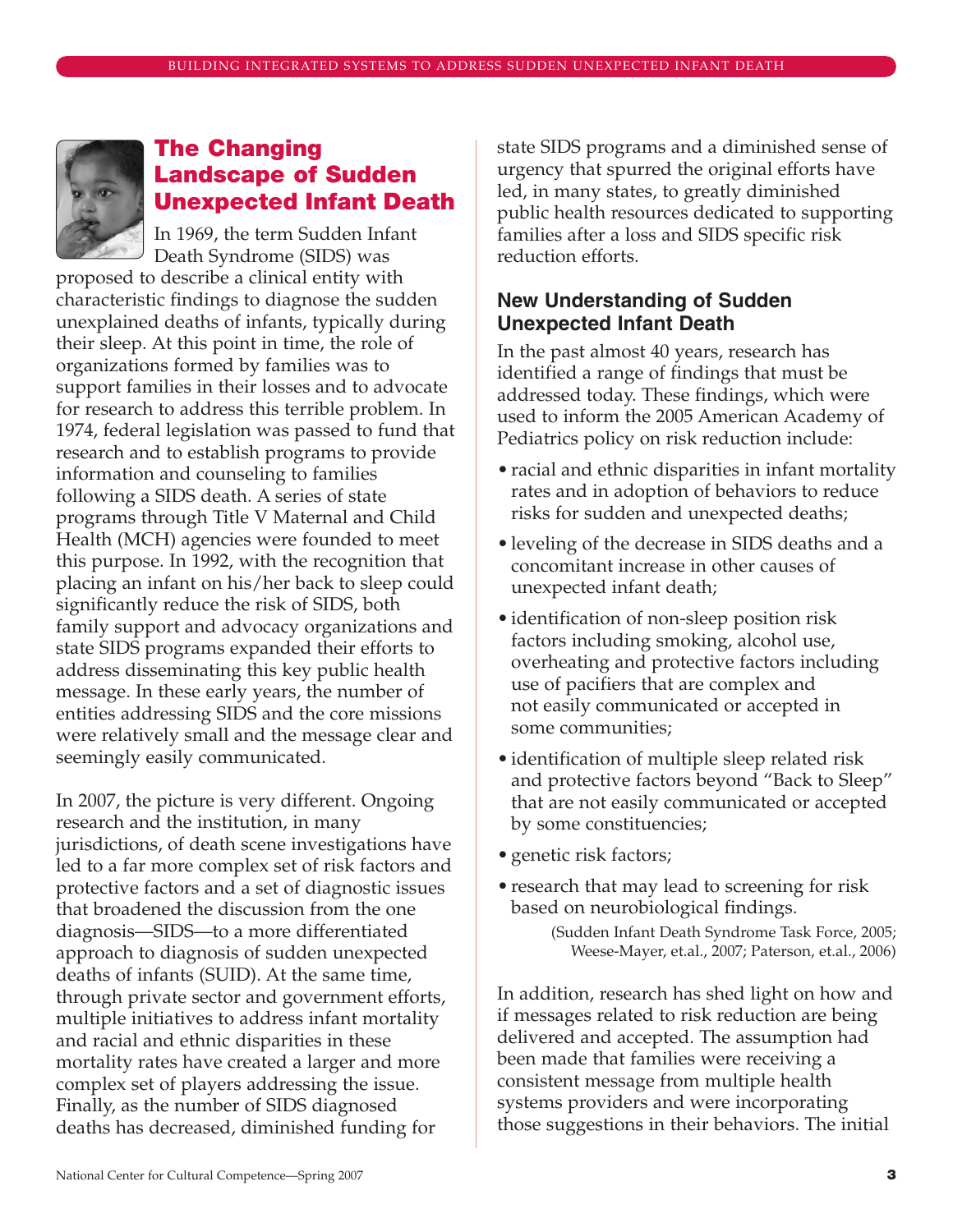and dramatic drop in SIDS rates following the institution of the Back to Sleep Campaign may have supported that confidence. As rates leveled out, a more complex picture emerged. Families reported never having received the messages and not necessarily heeding recommendations of health care providers, but rather listening to older, more experienced women in their communities who did not endorse back sleeping. The importance of cultural and linguistic competence to address risk reduction strategies and the importance of engaging diverse communities is more salient than ever. Newborn and intensive care nurseries were not consistently following safe sleep recommendations and not teaching them to new parents. The need to look across the systems and communities that support new parents becomes critical at the same time that the message has become more complex. (Rao, et.al., 2006; Colson, et.al., 2006; Bullock, et.al., 2004; Colson and Cohen, 2002; Peek, et.al., 1999; Stastny, et.al., 2004; Willinger, et.al., 2000)

# **New Partners and Stakeholders**

As the understanding of sudden unexpected infant death has expanded, so has the number of programs and initiatives designed to address infant mortality rates and disparities. To name just a few federal efforts and federally promoted models that are executed at the state and local level are the following:

- Healthy Start;
- Closing the Gap on Infant Mortality;
- NICHD Back to Sleep African American Outreach initiative;
- NICHD Healthy Native Babies project;
- Fetal and Infant Mortality Review teams;
- Child Death Review teams with a public health focus; and
- Center for Disease Control and Prevention Sudden Unexpected Death Scene Investigation form and training.

In addition, campaigns to address smoking during pregnancy have grown and communitybased and national racial and ethnic specific organizations have highlighted and instituted programs to address disparities in infant mortality. March of Dimes has focused on the issue of prematurity, a significant risk factor in infant death. And in each state and locality, an array of responses to infant mortality has grown. At the same time, national and regional private sector support and advocacy organizations including First Candle/SIDS Alliance and the C.J. Foundation for SIDS continue their steadfast efforts. There are strong leaders in the organization for professionals who address SUID in the Association of SIDS and Infant Mortality Programs. There is an array of potential resources (fiscal, human and knowledge), many champions for this issue, but too many opportunities for fragmentation, overlapping efforts, competing messages, and too many opportunities for uncoordinated efforts to fail.

At the same time, many state SIDS and Infant Death Programs are losing resources and staffing time to address the complex, multifaceted issue of SUID. SIDS Project IMPACT completed a telephone inquiry of state SIDS programs in 2005-2006. Data was collected from the state Title V SIDS and Infant Death Program administrators (or the designee responsible for SIDS/ID) in the fifty states and the District of Columbia. Programs reporting indicated that in the last 3 years 53% had level funding and a full third (33%) had a decrease in funding. Eighty-two percent (41/50) described a need for more financial support, including 10 percent (5/50) who specifically mentioned the need for support from Title V.

# **Shifting the Paradigm to Address SUID**

Throughout the human services field, there has been a paradigmatic shift over the past 30 years when addressing complex issues in an environment of shifting or diminished resources.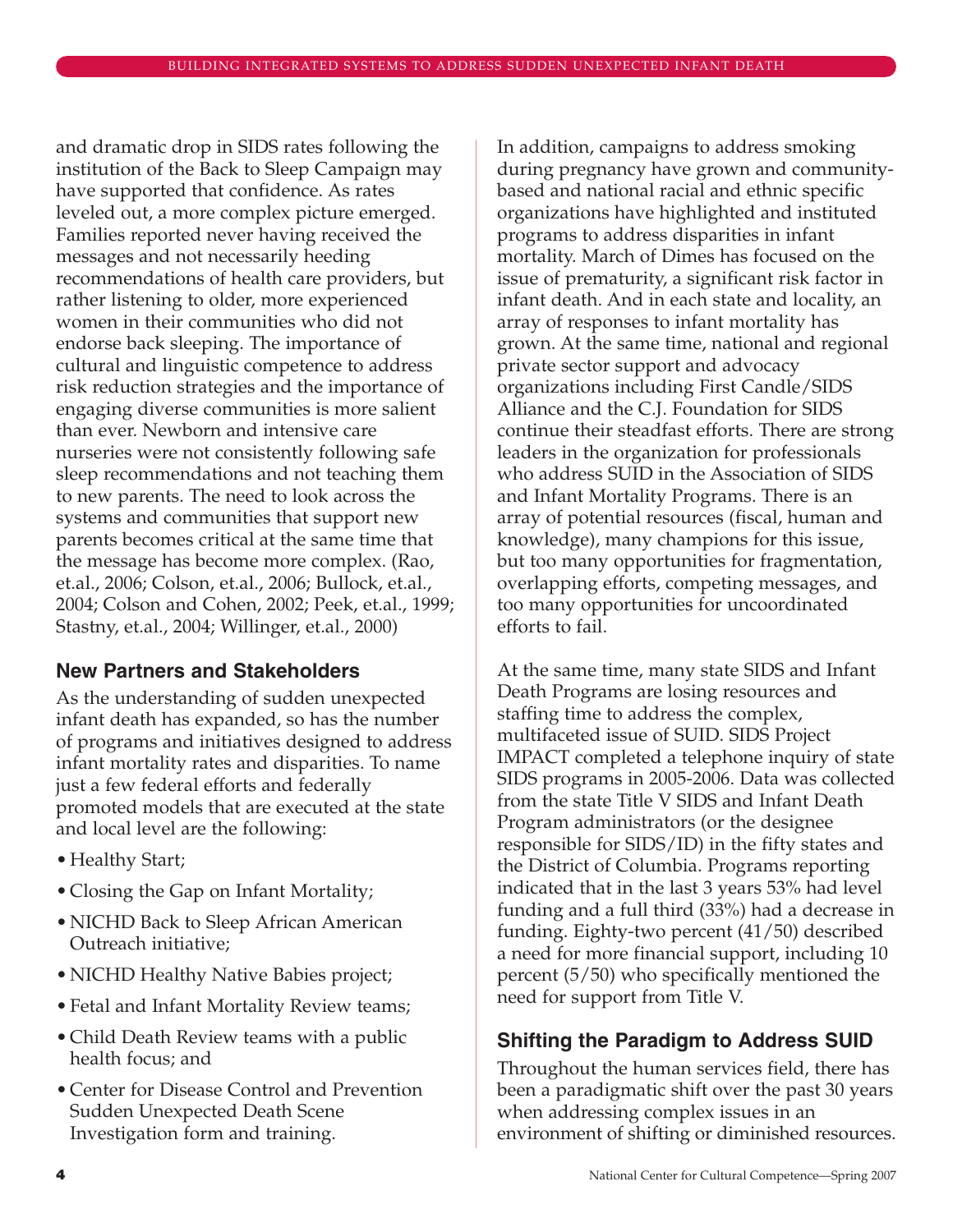The creation of coordinated, integrated systems has been the focus of multiple efforts in the Maternal and Child Health Bureau (MCHB), Health Services and Resources Administration (HRSA), U. S. Department of Health and Human Services. Beginning in the late 1980s the Division of Services for Children with Special Health Care Needs promoted integrated systems approaches (Bronheim, et.al.1996) and this was institutionalized in the OBRA '89 legislation. The role of state Title V programs for children and youth with special health care needs was transformed from service delivery to individual children and families to systems development. MCHB has also promoted systems integration for services and supports for young children (Halfon, et.al. 2004) and their families. In other arenas, the Substance Abuse and Mental Health Services Administration promotes systems integration for serving children and youth with severe emotional and behavioral problems (Stroul, and Friedman, 1996) and substance abuse.

Addressing sudden unexpected deaths of infants is the kind of complex issue with multiple constituencies and programs that is now ripe for a systems integration approach. MCHB has promoted states' addressing SIDS and other infant death issues in state level programs. It now seems the moment to reconceptualize those efforts from providing services and promoting risk reduction, to leading or partnering with other leadership to create a systems approach.

This systems paradigm entails creating the relationships, an infrastructure and a process to bring together the complex network of stakeholders, including voices from communities disproportionately affected by sudden unexpected infant deaths. The goal is to create integrated, consistently resourced and culturally and linguistically competent approaches to meet *Healthy People 2010* Goal 16 to reduce infant and fetal mortality. These approaches must have

buy-in and be evaluated at all levels of the system—individual families, communities, organizations/agencies focused on infant mortality, organizations that touch the lives of families with infants and young children, larger health systems players including birthing hospitals, health plans, and policy makers.

The assets of state SIDS and Infant Death programs, with their history of addressing both bereavement support and risk reduction, and the expertise and wisdom of the professionals in those programs should not be redirected. These programs, in many states, are uniquely positioned to utilize or create partnerships to lead a shift from direct service delivery and risk reduction education to creating integrated systems to address SUID.



# **Learning From One State's Journey**

The remainder of this report provides a narrative of the Michigan SIDS program—

Tomorrow's Child/Michigan SIDS—a journey from 25 years of parallel and uncoordinated efforts to a new, state-wide integrated systems approach to addressing SUID. It illustrates the program's experiences traversing the continuum of systems development. It demonstrates how concepts such as private/public partnership, well designed strategic planning processes and increasing engagement of stakeholders, especially the communities most impacted by SUID, led to the creation of a system that is statewide, well-resourced, and addresses cultural and linguistic competence. This story was written by Tomorrow's Child/Michigan SIDS as a way to share their experiences and to make abstract concepts real. The National Center for Cultural Competence (NCCC) has contributed to the framework of the overall report and helped formulate the section on cultural and linguistic competence.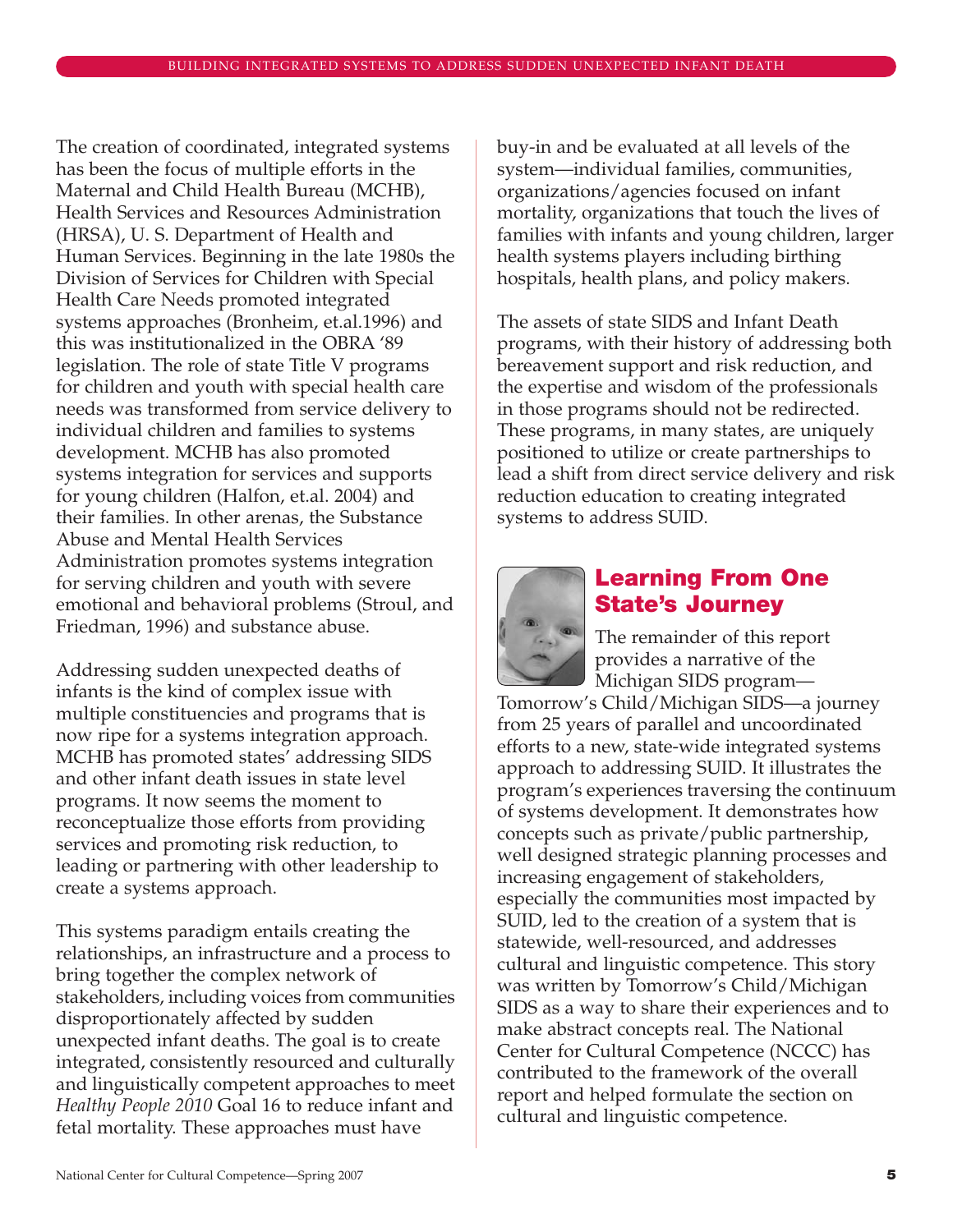The Michigan story is told in three sections that follow. First, the story tells of the journey from a set of parallel private and public responses to SIDS to an integrated system. The second section addressing the issue of resources—in a time of shrinking resources for public health initiatives it is useful to learn about the strategies for fundraising that have support the system in Michigan. Finally, the third section highlights the ways in which Michigan utilized culturally and linguistically competent approaches in building a statewide system.



# **Systems Integration: The Michigan SIDS Program and Infant Safe Sleep**

**DEDICATION:** *To the legacy of SIDS families and professionals*

# **What is Michigan's Integrated System?**

Michigan has endorsed Infant Safe Sleep policies. Government endorsement and statewide support for this new, broad set of recommendations is a remarkable accomplishment in which public, private and nonprofit organizations worked together toward a common goal: reducing infant deaths related to unsafe sleep practices. Working within a growing, integrated system of stakeholders, a broad-based workgroup crafted an Infant Safe Sleep Final Report that has driven the changes in Michigan. However, creating the infrastructure, building trust, enhancing communication and sharing resources that led to the current system began almost thirty years earlier. The current system is well resourced and works to create and sustain culturally and linguistically competent approaches to systems building and to services and supports to families and communities.

Michigan's Infant Safe Sleep Campaign is aimed at changing behavior and creating an environment that reinforces sustained adoption

of these changes. The overarching theme is permanent systems change through rules, policies, standards, and procedures. The recommendations reach across existing systems and involve the public and private sectors to provide a consistent message among state agencies, healthcare and non-traditional partners. Infant Safe Sleep has partners and champions outside the traditional public health and medical models. The Michigan Department of Human Services, Department of Education, social services, child welfare, law enforcement, child care, parent education and local communities were among the entities rallying for a cohesive Infant Safe Sleep effort. However, not everyone initially supported Infant Safe Sleep; nutrition and breastfeeding programs were concerned that safe sleep might have a negative impact on the mother's decision to nurse her baby. Utilizing an effective partnership and systems building process, current components of the integrated system to address Infant Safe Sleep include:

- state health and human service agencies;
- state and local education agencies;
- academics;
- mortality review teams;
- pediatricians;
- childcare agencies and providers;
- local communities;
- breastfeeding advocates;
- birthing hospitals;
- health plans and;
- Tomorrow's Child/Michigan SIDS.

Michigan's Infant Safe Sleep Campaign is envisioned as a private/public partnership coming from an integrated, state-wide system. From the public perspective, state departments are integrating the Infant Safe Sleep message into existing programs and services. Distribution of Infant Safe Sleep materials and training continue throughout the state agencies that provide services to pregnant women, infants, and their caregivers. The state is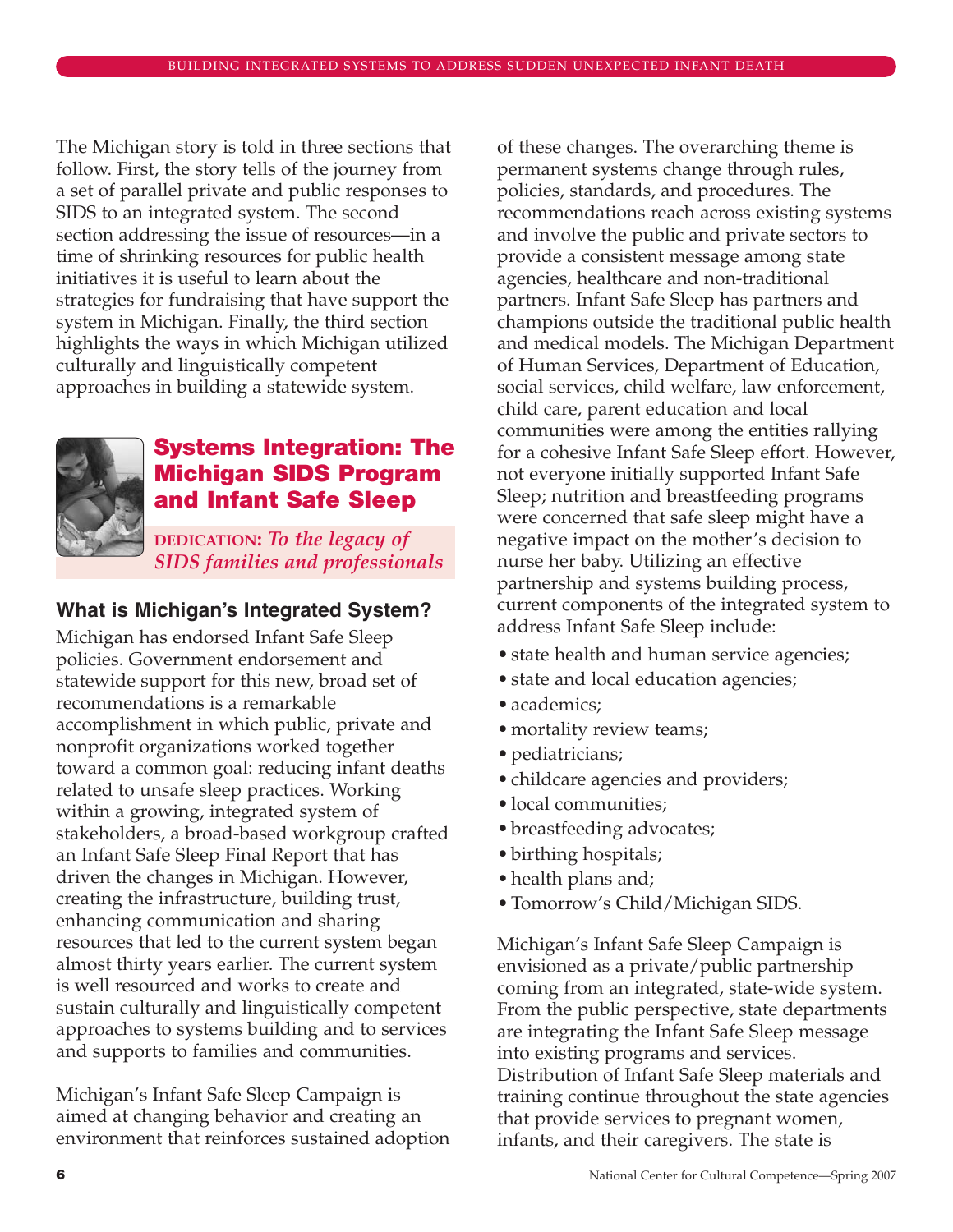designing a new Safe Sleep logo, website and online professional training modules.

The private sector is responding by sharing responsibility for and committing resources to Infant Safe Sleep. Tomorrow's Child/Michigan SIDS (the private, non-profit organization that now runs the Michigan SIDS program) is integrating fund development with programs and is able to engage new public/private partners to support Infant Safe Sleep through grants, donations, event sponsorship, matching funds and in-kind donations.

The broad-based systems approach, which engaged the governor, led to partnerships to assure adequate resources for the initiatives. Initial funding was provided through the state health department which persuaded the legislature to appropriate one million dollars to address disparity in infant mortality rates. Two hundred and fifty thousand dollars was allocated to implementing the Infant Safe Sleep Final Report. Tomorrow's Child/Michigan SIDS served as the fiduciary seat of the project and thus was able to leverage the funds to secure additional grants and fundraising opportunities to support Infant Safe Sleep.

Part of the governance structure, an Oversight Committee, provided input on the interventions. This group determined that interventions be culturally appropriate and implemented in communities with the highest infant mortality disparity rates. Initiatives are data driven with evaluation as a key component. Projects include standardized safe sleep materials, focus groups with the target populations, and institutionalizing safe sleep in hospitals, health plans, and childcare.

# **Challenges of Building an Integrated System to Address SUID**

Building a state-wide, systems approach to reducing SUID rates and disparities is not an overnight event. It results from enlightened and

effective leaders who can articulate and share a new vision for integrating all the key players in reaching goals to reduce infant mortality and sparing families the heartache of losing an infant. It is also built on a solid foundation of experiences of previous partnership, increasing trust among the system members, and the public will to address the issues. Moreover, it requires the time and a focused process to develop the shared understanding of the issues, definitions of challenges, and identification of resources within a context that tolerates and addresses conflicting views and interests. Such a process can then lead to the creation of a systems approach that is implemented and evaluated by an ongoing, institutionalized, collaborative structure. Evidence and data guide the actions and are used to monitor fidelity to the chosen models of action and provide input for improving efforts.

# *Systems Development Continuum*

Numerous models characterize the changing nature of relationships among potential partners in systems development, but Himmelman (1992) presents a useful framework. It outlines a series of steps that lead from isolation and parallel efforts to collaboration.

### **Steps in Collaboration**

**Networking**—exchanging information for mutual benefit with an informal relationship and beginning trust.

**Coordinating**—exchanging information and altering activities for mutual benefit to achieve a common purpose with higher levels of relationship and trust.

**Cooperating**—in addition to altering activities, this stage involves sharing resources to achieve a

common purpose and may involve formal agreements and high levels of trust and time together.

**Collaborating**—in addition to the previously noted activities, collaborating groups work to enhance the capacity of the others involved and the groups share risks, responsibilities and rewards.

(Himmelman, 1992)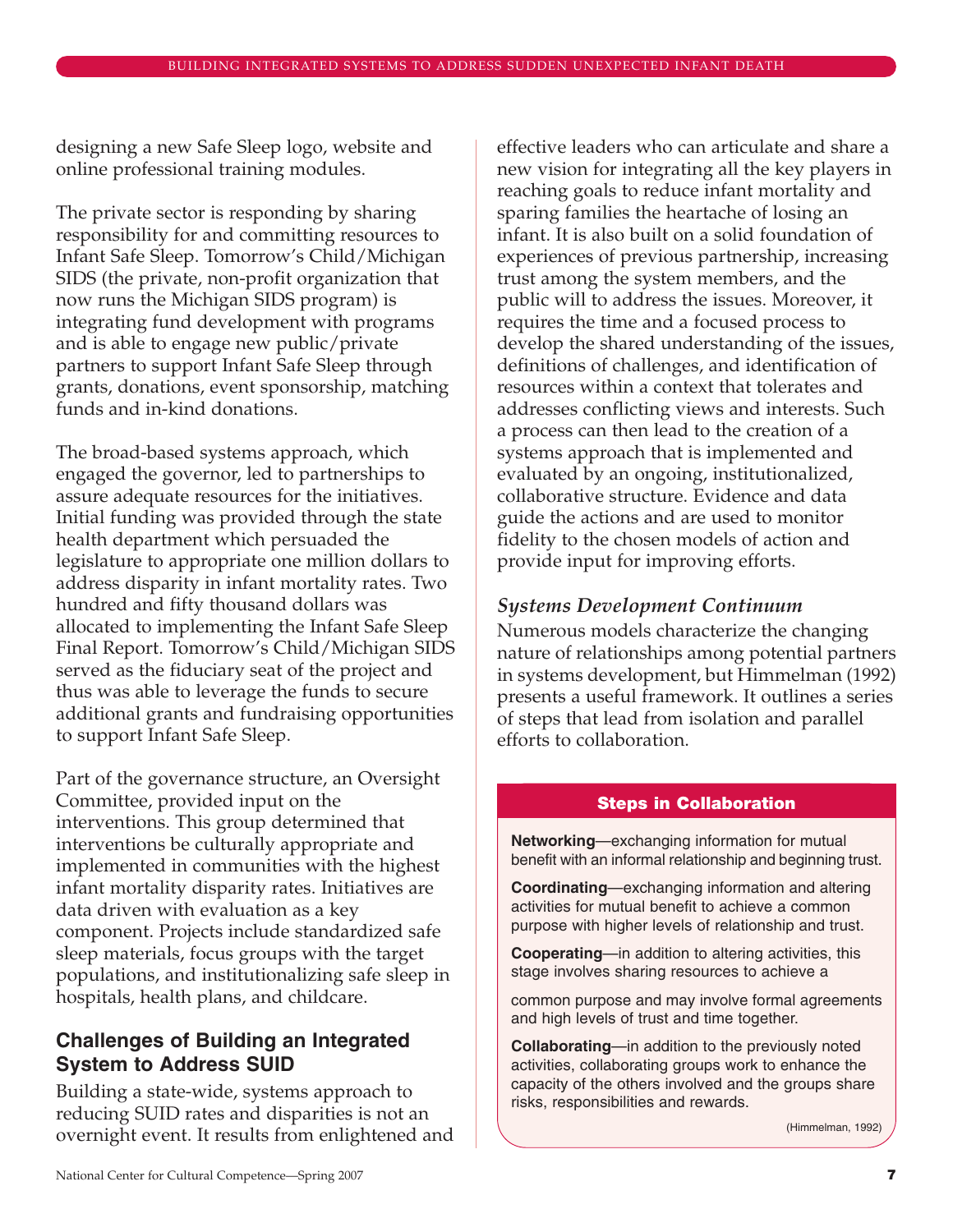This report reflects one step beyond Himmelman's final step of collaboration to a broad sustainable transformation that creates a new entity—an integrated system. In systems integration collaborating partners create and formalize a new infrastructure to provide leadership, governance and accountability to the combined efforts in order to institutionalize shared goals.

# **The Michigan Transformation Journey**

Tomorrow's Child/Michigan SIDS began as a parent nonprofit organization which was ultimately awarded the contract for the state SIDS program. In its current configuration, the governance and function of Tomorrow's Child and the Michigan SIDS/SUID program have become integrated. The resulting organization is different from many state SIDS programs that provide direct bereavement support and risk reduction services. The Michigan model approaches SIDS/SUID from a systems change perspective with Tomorrow's Child/Michigan SIDS providing infrastructure, convening groups, garnering resources and advocating for the cause. The evolution from direct service to systems change was gradual and details and lessons learned from the Michigan journey may be useful for other states. The process moved along a continuum from parallel efforts to systems integration, starting with the response of the public and private sector to the proposed SIDS diagnosis in 1969.

# *Response to the New SIDS Diagnosis— Parallel Efforts*

When the term sudden infant death syndrome (SIDS) was proposed in 1969, families who had experienced the sudden unexplained death of an infant were the motivating factor behind the recognition of SIDS as the most significant cause of post neonatal death. The early challenges for private sector family support and advocacy groups were raising awareness about the magnitude of the problem and convincing

professionals and the public that parents were not to blame for their infant's death.

In the public arena the Sudden Infant Death Syndrome Act, P.L. 93-270, passed by the U.S. Congress in 1974, authorized funding for research and for programs to serve families who had lost an infant. In 1975, Wayne County, Michigan was selected for a federally funded SIDS counseling and education demonstration program. After being hosted in several venues the program was moved to Children's Hospital of Michigan in anticipation of the federal block grant program. At that time, 4 additional counties with the next highest SIDS rates were given grants to operate SIDS programs. After several more changes, the program ultimately was housed in the Detroit Regional Office for Children's Special Health Care Services.

In this early phase, the parent driven response and the public response were isolated, parallel efforts. SIDS parents clustered together offering support and consolation to each other. Local public SIDS programs were led by professionals who defined policies and interventions, and provided direct services to bereaved families. At the state level, public and private services were not coordinated, communication and linkages between the parent and state SIDS program were informal.

# *Early Systems Change in the Michigan SIDS Program*

Structural changes in the parent organization and state SIDS program initiated Michigan's movement along the continuum of systems integration. Over the years, the isolated SIDS families had coalesced into regional chapters with boards of directors and individual fundraising events. The parent chapters merged to form one state organization, Tomorrow's Child, a step that strengthen their decision-making, encouraged coordination of services, broadened fundraising, and united advocacy efforts.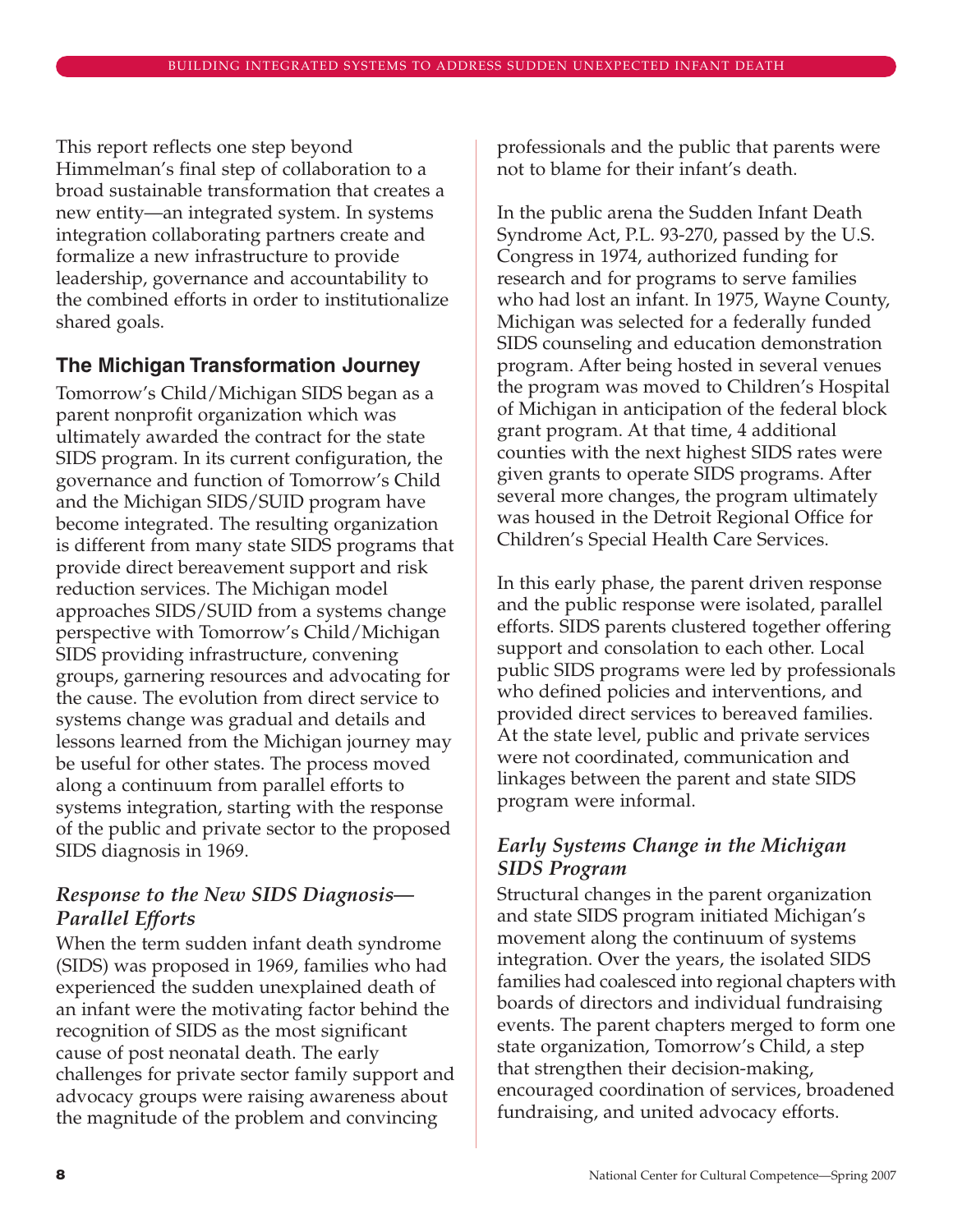Tomorrow's Child's attentiveness to corporate infrastructure and governance provided the backbone for future collaboration, fundraising and systems integration. Early in its development, the parent organization hired a nonprofit management professional who broadened the Board of Directors to include families as well as state policymakers and infant mortality organizations. The Board chartered the parent organization as a nonprofit corporation and obtained IRC 501 (c) (3) designation which provided the base for sustainable SIDS initiatives.

The formation of Tomorrow's Child also had an impact on the structure of the state SIDS program. At the urging of the parent organization, the state health department consolidated the numerous local SIDS grants into one statewide SIDS program. Resultant systems changes included:

- state leadership for the SIDS program;
- centralized state decision-making and communication;
- expansion and better coordination of statewide services;
- clearer definition of private and public roles;
- raised awareness of SIDS at the state level; and

• improved surveillance of SIDS deaths. With a cohesive parent nonprofit corporation and a centralized state SIDS program, a framework was provided for interorganizational linkages and communication. After twenty five years of functioning on parallel tracks, Tomorrow's Child and the Michigan SIDS program began to exchange information about how each could support bereaved families, improve provider and responder training, and enhance better understanding of sudden infant death syndrome.

### *Back to Sleep Provides New Opportunities to Advance Systems Changes*

At the point at which Back to Sleep was launched, Tomorrow's Child and the Michigan SIDS program had entered the phase of networking and communication on service issues. The parent organization, Tomorrow's Child, was encouraged to move forward with the Back to Sleep campaign by health professionals who were aware of the impending national campaign. Using community coalition building strategies, Tomorrow's Child convened a broad-based committee—a coalition of key stakeholders—consisting of public health nurses, apnea experts, physicians, providers, health and human service professionals, and families to design the first Back to Sleep materials and develop a campaign to communicate the message. The efforts were underwritten by private funds.

The private and public sector brought unique strengths to the Back to Sleep campaign. The benefit of having the nonprofit organization take the lead in the early stages of Back to Sleep was that it was not confined by bureaucracy, changes in political administration or funding limitations. Because of its independence, the private sector could also advocate for government action on Back to Sleep. On the other hand, the public sector could provide credibility and authority needed to sustain the new initiative. As Tomorrow's Child moved from developing Back to Sleep materials into implementation, it sought a more formal linkage with the state health department thereby taking another forward step on the continuum of systems development.

Strategies for engaging government agencies are widely varied and, to be successful, should take into account the specific politics and personalities involved. Examples might include legislative mandate or administrative rules. In Michigan, past experience suggested that a task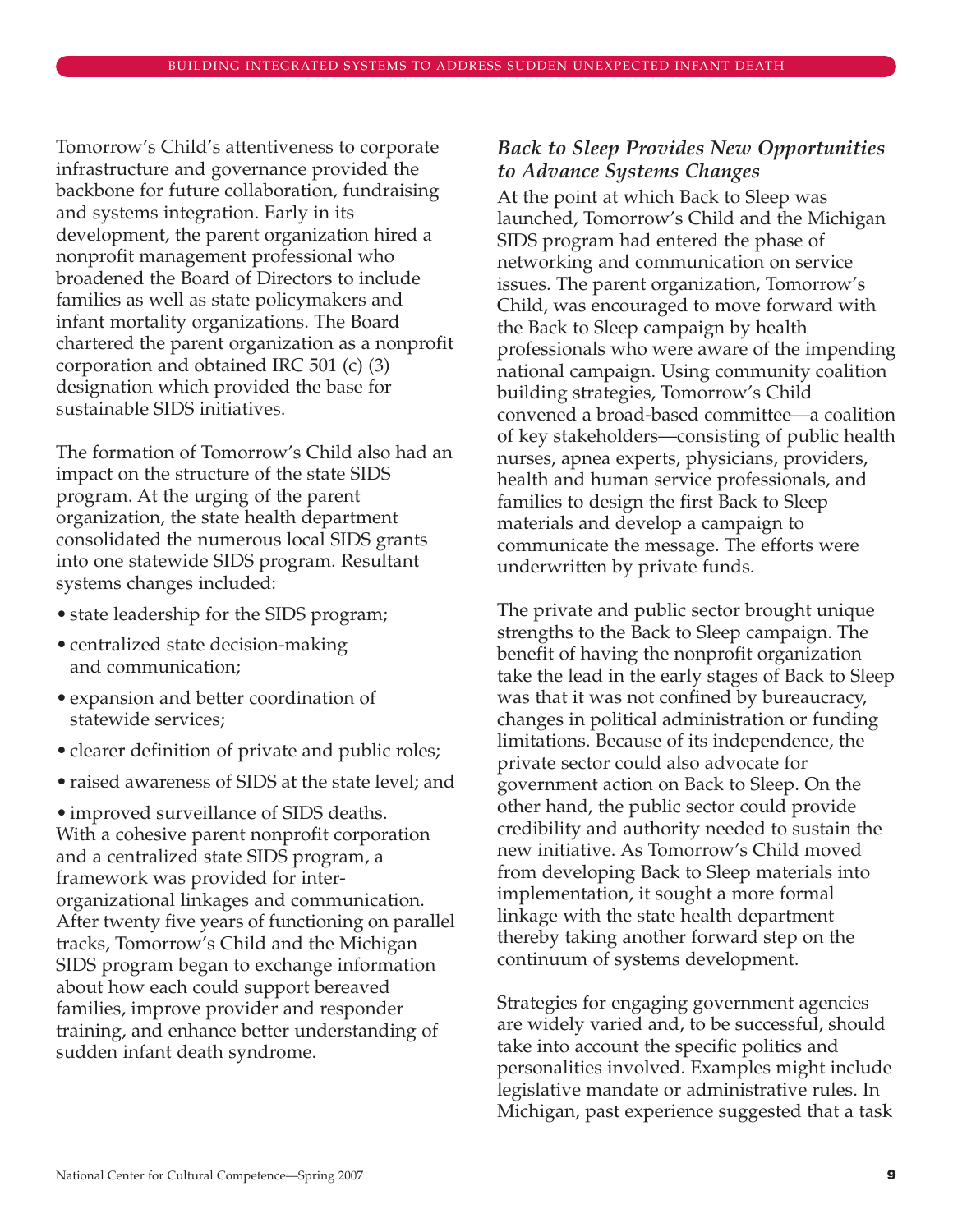force might succeed. Tomorrow's Child, representing the families and the original Back to Sleep committee, advocated with the state health department and the Director of Maternal and Child Health (MCH) for a Task Force to address Back to Sleep. The MCH director responded by convening a statewide SIDS Task Force and justified the action, in part, on the lack of culturally competent services in relations to SIDS.

# *An Infrastructure for Systems Change*

The Michigan SIDS Task Force established the infrastructure for further systems change in the SIDS program. Building a coalition (in this case a SIDS Task Force) of key stakeholders is critical to the systems change process. (Agranoff, 1991) Participants in the coalition must include individuals who have the authority to commit their organizations and resources to the initiative. The MCH Director at that time provided the vision and leadership required to select and engage these key stakeholders. She also created a formal process to assess needs, identify the priorities and define the outcomes. In its final structure, the Michigan SIDS Task Force was broadly representative and included provider groups that were involved in SIDS, state agencies, the SIDS family support community (not yet fully representative of the communities most impacted), medical examiners, and other stakeholders.

In the systems change model, coordination is a crucial stage in change strategy. The Michigan SIDS Task Force provided succinct recommendations that required coordination including:

- clear definition of roles and responsibilities;
- more formal communication between Tomorrow's Child and the state SIDS program;
- improved organizational linkages between the private and public organizations;
- expanded ownership for the SIDS program outside state government; and
- specific recommendations for private and public activities.

Public funding for the Michigan SIDS Task Force recommendations did not increase. However, a more trusting relationship developed between the state health department and Tomorrow's Child. In addition to shared goals, there began a sharing of resources. Tomorrow's Child agreed to assist in underwriting the Task Force Final Report and to continue funding for the Michigan Back to Sleep materials. Back to Sleep materials created by Tomorrow's Child bore the health department logo and statement "in partnership".

### *Impact on the Private Sector*

The state had responded to Back to Sleep by building a sustainable infrastructure for the Michigan SIDS program that addressed risk reduction activities, SIDS grief services and surveillance of infant deaths. The redefined SIDS program called for coordinated efforts between the private and public sectors.

The Back to Sleep campaign and the increasing responsibilities for the campaign propelled comparable structural growth for Tomorrow's Child. The Board of Directors underwent a strategic planning session to change the direction of the organization. Efforts were made to create formal connections between the private nonprofit organization and the state SIDS program. In addition, the first development professional was hired to assure a consistent revenue base. These changes in governance, the initial steps to integrate Tomorrow's Child and the state SIDS program, and attention to fund development, deepened the private sector infrastructure to help support and carry out the next step in the private/public partnership formal collaboration.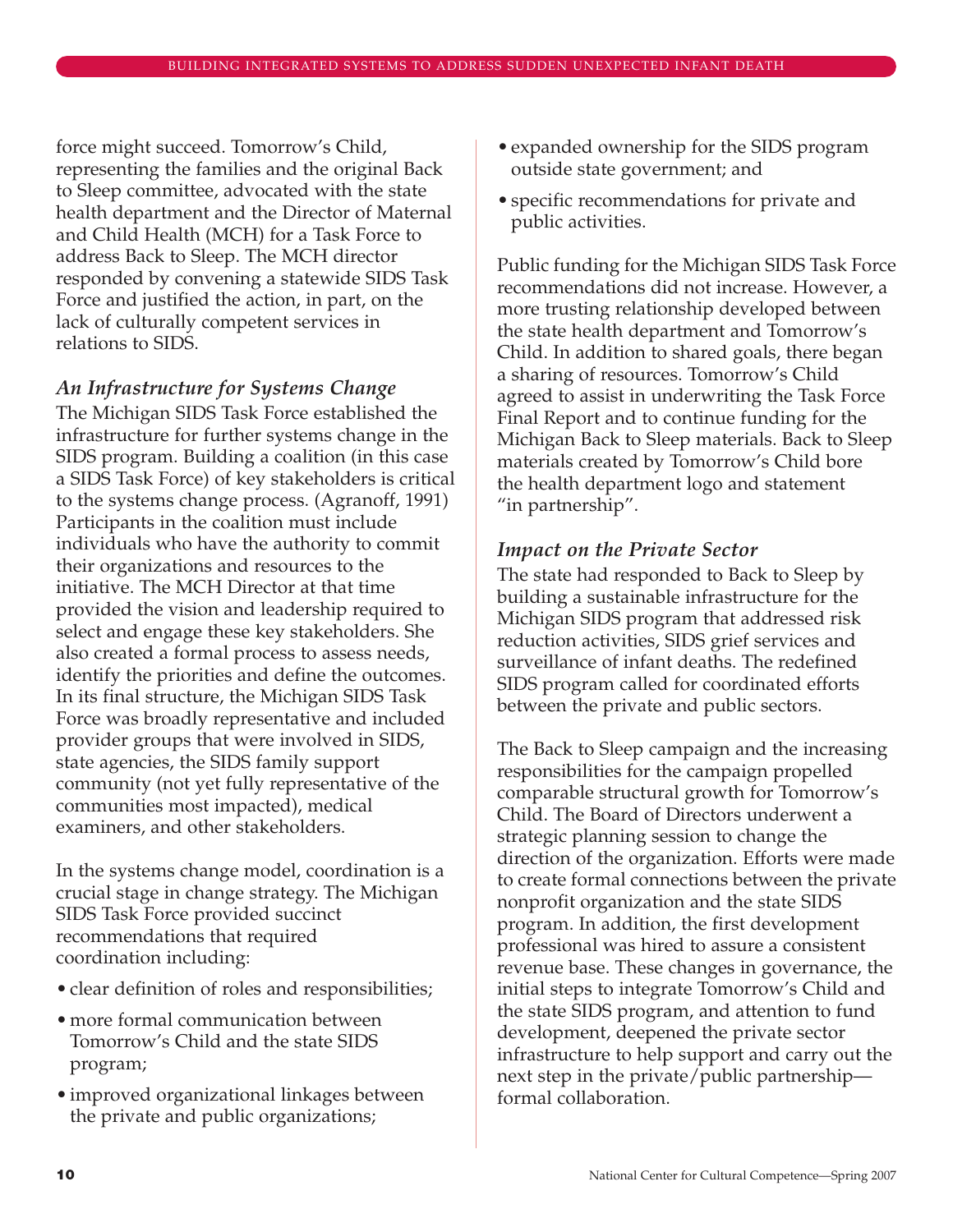#### **Overview of Strategic Planning**

#### **What is strategic planning?**

Strategic planning is a step-by-step process to help an organization adjust to changing environments, transform and revitalize, focus energy, and ensure members are working toward the same goals. It is a disciplined effort to make fundamental decisions and take action that shape and guide what an organization is, what it does, why it does it with a focus on the future (Bryson, 2004).

#### **Who should be involved?**

The board and staff share responsibility for strategic planning and must carefully decide who will be involved. As a general rule, the process should involve important stakeholder groups.

#### **When is the time right?**

Each organization must decide for itself when the time is right to plan strategically. New opportunities, loss of funding, mission shift, and leadership changes are often the impetus to plan (Lyddon, 1999).

#### How does planning work?

A professional consultant can provide structure to the activities, facilitate consensus, and keep the process and discussions on track and on time. Board and staff often lack objectivity and time to oversee strategic planning. Organizations often find that an individual who is not involved with its regular work can help with the planning process. An outside consultant can facilitate the process so leadership can make decisions about mission, vision, goals, and implementation (Mittenthal, 2002).

# *Toward Cooperation and Collaboration with the Michigan SIDS/SUID Program*

The Himmelman model describes cooperation as requiring greater organizational commitments from the partners which may include written agreements. Such was the case in Michigan. After several years of working together to implement the Michigan SIDS Task Force and Back to Sleep campaign, Tomorrow's Child and the state SIDS program had established a higher level of trust and shared responsibility. The private/public partnership was formalized when the state health

department awarded the contract for the SIDS program to Tomorrow's Child. By moving the contract, a systems change had been implemented that would assure community involvement and continued advocacy to sustain the SIDS program. Tomorrow's Child soon called itself Tomorrow's Child/Michigan SIDS to reflect this integration.

The formal agreement between Tomorrow's Child and the state health department caused the partnership to quickly advance from the cooperation stage to collaboration. The health department designated a part-time SIDS nurse consultant to provide technical assistance and oversight. Risk, responsibilities and rewards were shared. Private and public resources were combined to support the SIDS program. The MCH director served on the Tomorrow's Child Board of Directors and the Executive Director began to participate in the state infant mortality initiatives.

### *Systems Integration to Address SIDS/SUID*

Systems integration is designed to change service delivery for a defined population and involves fundamental changes in the way agencies share information, resources, and clients (Dennis, et.al. 1999). In particular, systems integration focuses on reducing barriers, coordinating and improving existing services and developing new programs to improve the availability, quality, and comprehensiveness of services (Miller, 1996).

System integration requires the creation of formal relationships among agencies within and across systems. (Agranoff, 1991; Cocozza et al., 2000). Awarding the state SIDS contract to Tomorrow's Child was the first step. Over the past decade, the lines between Tomorrow's Child and the Michigan SIDS/SUID program have blurred and the partnership steadily progressed towards system integration. Integrating the nonprofit organization and SIDS/SUID program allowed it to function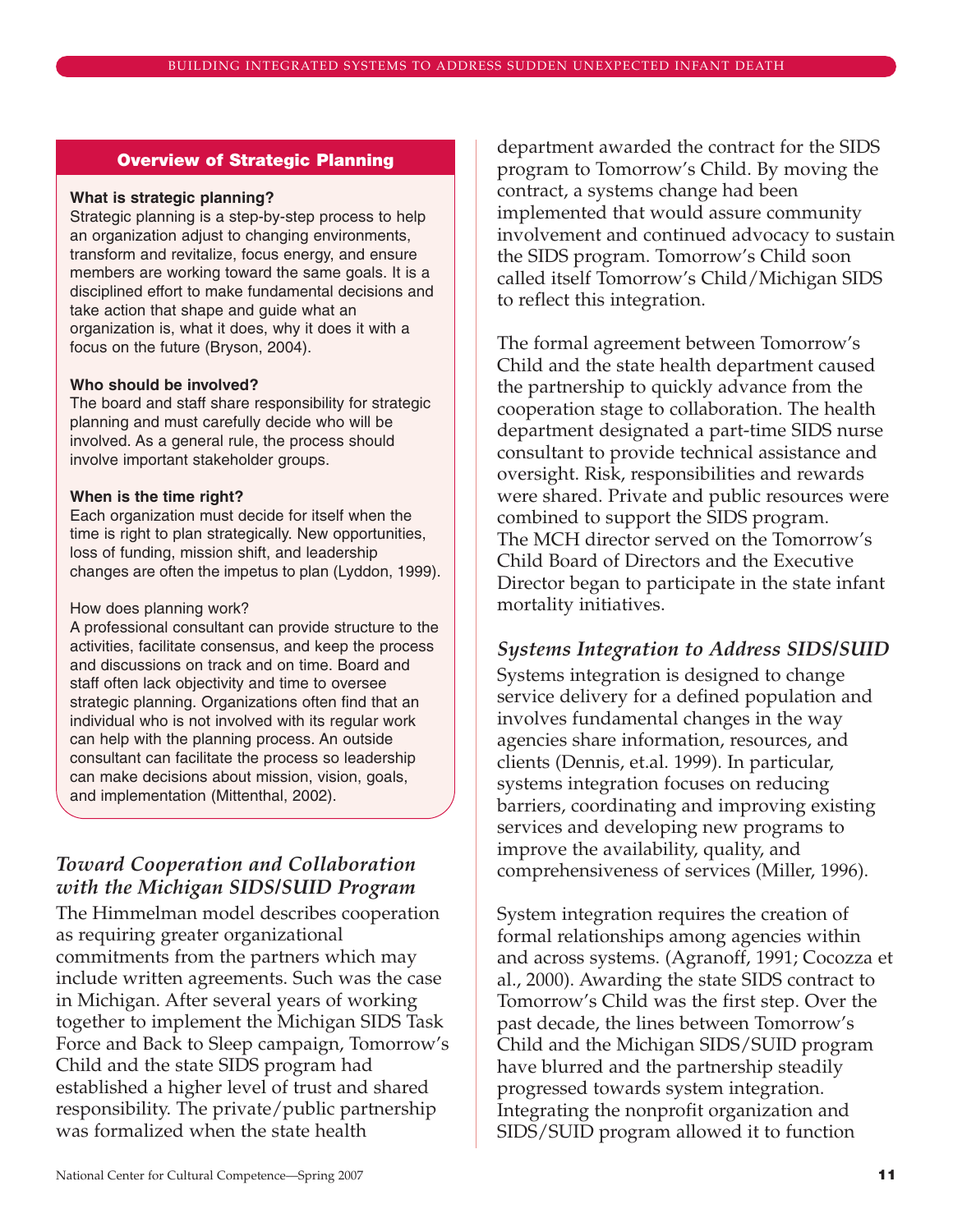more fluidly, to scan the environment broadly and respond more rapidly to concerns, and to identify resources and link them together. (The Lewin Group, 2003).

Michigan was then poised to develop an integrated system with an increasing number of members. This system enabled Michigan to take on the new challenges presented by state data which indicated that an approach and a method broader than back to sleep was needed to impact SUID.

# *Response to Changing Epidemiology Requires Organizational Transformation*

State vital statistics indicated that, although the SIDS rate was declining, the overall postneonatal rate had stagnated. The understanding of SIDS and the historical concept of 'not preventable' was beginning to change. Many of these sudden infant deaths were not SIDS, and involved modifiable risk factors, including sleep related factors, meaning that they may have been preventable.

One of the major challenges confronting SIDS programs was that, although there was an apparent decrease in SIDS rates, the number of referrals for grief services had not declined. In Michigan's situation, the referrals for other infant deaths were actually increasing. The causes varied and included accidental, suffocation, asphyxia, undetermined, sudden unexpected death in infancy, and sudden unexpected infant death. A significant number of referrals were for premature and low birth weight babies. In 2003, of the 341 postneonatal infant deaths in Michigan, only forty six were classified as Sudden Infant Death Syndrome (Grigorescu, 2004b).

For many programs, the expansion from SIDS to SUID and other infant deaths has been difficult, yet the transition from providing direct services related to only to SIDS deaths to providing systems leadership for SUID is a

critical step. Tomorrow's Child/Michigan SIDS used group process techniques to navigate a new direction. The organization was contemplating what felt like a seismic shift and, given the intensity of the issues, recognized that a different type of expertise would be required. For any organization, this phase offers both great risk and opportunity, and requires deliberate and professionally guided processes.

The state public health department was quick to change the mission of the SIDS program. Conversely, the parent nonprofit partner, Tomorrow's Child, struggled with expansion into other infant deaths. Tomorrow's Child's approach to the conflict may be instructive for organizations evaluating their role and relevance in this complex new SUID environment. It hired a strategic planning professional to facilitate an extensive eighteen month process with the Board of Directors. The planning sessions were data-driven: the state MCH epidemiologist presented infant mortality rates, disparities, demographics, trends in SIDS and postneonatal deaths, and the possible diagnostic shift. Internal and external stakeholders were surveyed to assess their perception of Tomorrow's Child and their response to a possible change in mission. The Board reviewed the organization's history, variation in services, and changes in funding streams.

At the conclusion, the facilitator recommended that the mission statement be revised to accurately reflect the services being provided (Monahan Associates, Inc., 2001). This process also brought the issue of racial disparities into focus and shifted the mission to address them. After thorough consideration of the issues, the Board resolved to be inclusive in its governance, structure and services:

*"We must move forward to address the disparity issue, continue to include people of color on our Board, and recruit persons who have been affected by the death of an infant from a cause*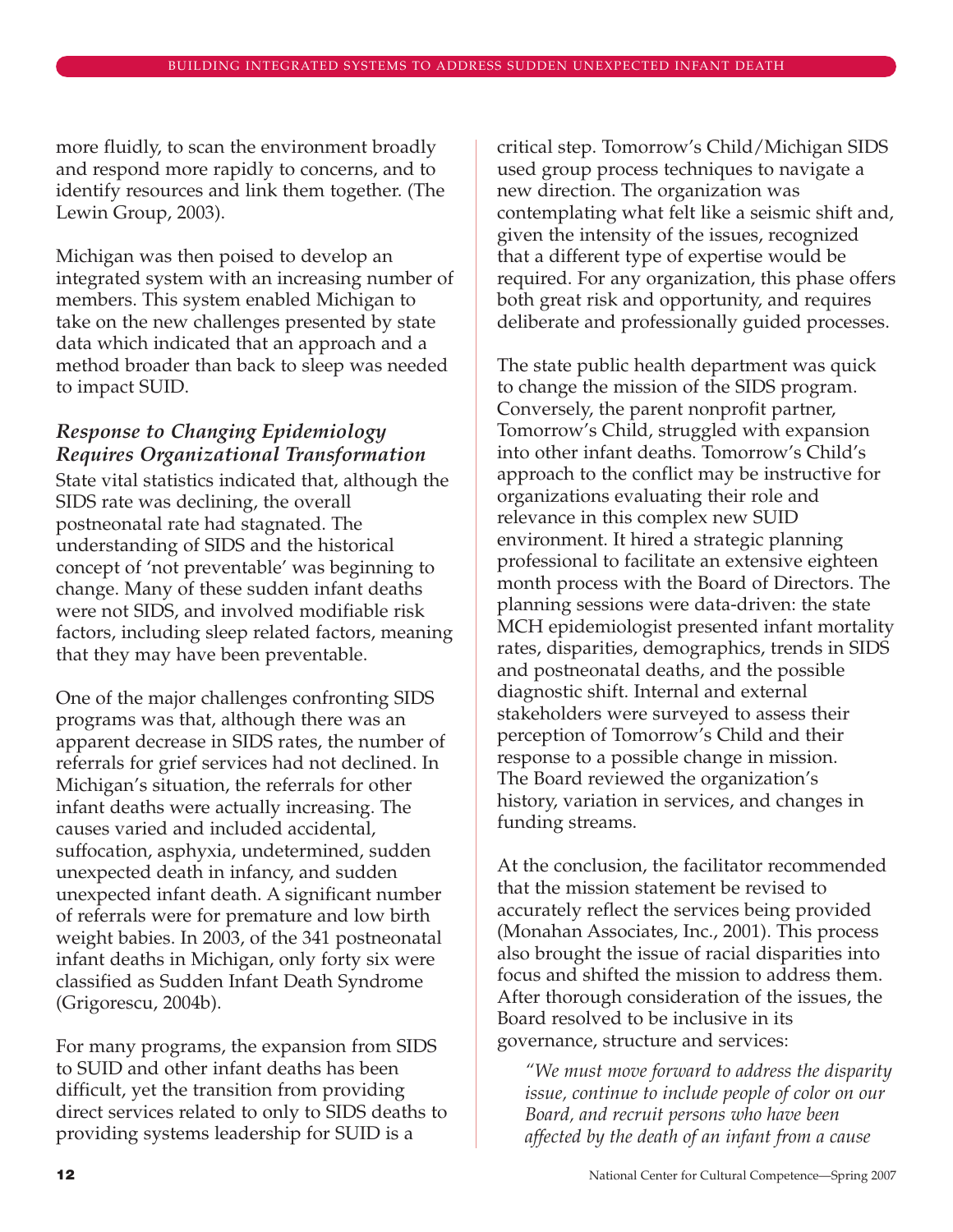*other than SIDS. The organization is addressing an unserved and underserved population with its risk reduction and grief programs. The mission and organization name should be changed to reflect the services being provided."*

The revised mission created significant potential to expand services, programs, capacity building and funding. The strategic plan provided an infrastructure that would sustain Tomorrow's Child/Michigan SIDS and move the private/public relationship closer to full integration.

# *Developing a Systems-Change Approach for Infant Safe Sleep*

State level data led the expanding coalition of systems partners to the conclusion that Michigan needed an approach that went beyond the Back to Sleep initiative to save infant lives. Although the state had been blanketed with Back to Sleep information, professionals and communities were reporting that the Back to Sleep message was inconsistent and often inaccurate. Despite its extraordinary successes, Back to Sleep had not been institutionalized. In addition, new data within Michigan suggested that additional behavioral changes related to infant sleep might be crucial to addressing the broader array of SUID that was occurring. A new initiative, Infant Safe Sleep was conceptualized to address the full range of issues that the state data were reflecting.

The success of the data driven, facilitated process for transforming Tomorrow's Child/Michigan SIDS suggested that a similar data-driven strategic planning process should be implemented for the Infant Safe Sleep initiative. Back to Sleep was a public health education campaign and was launched with such urgency that procedures had not been implemented to measure outcomes. Acceptance of infant sleep messages requires changing the values, knowledge, practice and beliefs of providers and

caregivers. With the newly proposed Infant Safe Sleep initiative, Tomorrow's Child/Michigan SIDS proposed a systems-change approach with interventions that could be permanent and sustainable. Unlike Back to Sleep, effort was made to assure that Infant Safe Sleep initiatives would include evaluation and measurable outcomes. Evidence obtained from evaluation could help ascertain if the initiative was a success and feedback could guide any changes or adjustments that needed to be made.

Back to Sleep had national support but Infant Safe Sleep as Michigan began the process, still lacked federal or state endorsement. Instead, the campaign was launched on the basis of the relationships that had been built among the partners in the growing, integrated system, their common understanding of the issue, and shared commitment to reducing infant mortality. Michigan's Infant Safe Sleep campaign began as a true partnership.

As with Back to Sleep, the benefit of having the nonprofit organization, Tomorrow's Child/Michigan SIDS, initiate the early stages of Infant Safe Sleep was that it was not confined by bureaucracy, changes in political administration or funding limitations. Strategies included tapping the developing integrated system to partner on state and local summits on infant safe sleep, engage print and broadcast media coverage, and secure additional funding for the campaign. The systems and infrastructure established with Back to Sleep provided the foundation for Infant Safe Sleep and expedited the work. Tomorrow's Child/Michigan SIDS sought community input to build support for the new materials, and convened public health and healthcare professionals to draft the teaching tools that would be required. Local Back to Sleep coalitions began converting to Infant Safe Sleep coalitions to assist with the campaign. Health professionals and local coalitions tested the draft materials with clients for cultural and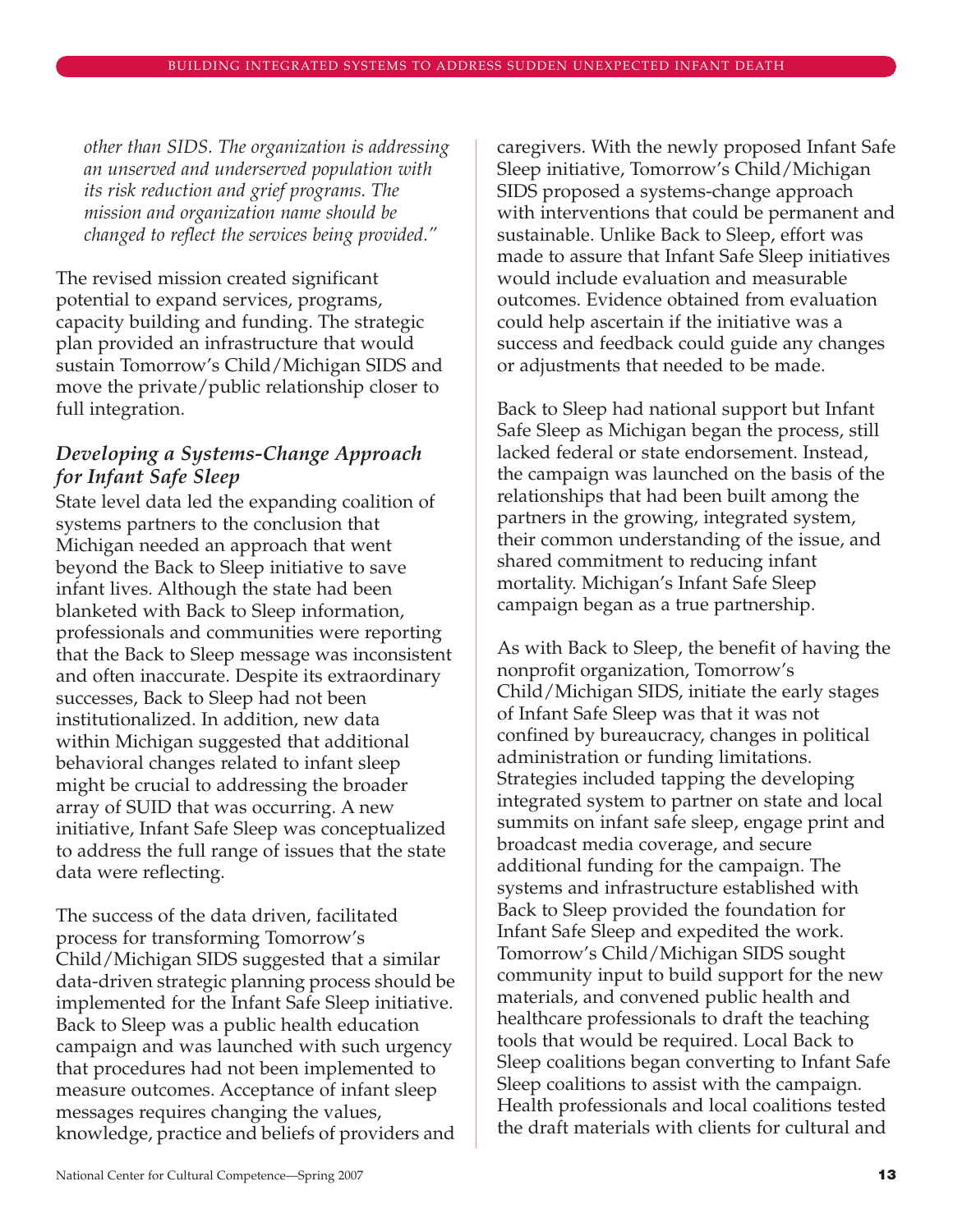linguistic competence. Tomorrow's Child obtained grant funding to produce and distribute the first Infant Safe Sleep brochures.

### *Engaging the Integrated System*

While starting the initiative within the private sector provided the flexibility and funding, continuing the effort needed the public sector's involvement. Tomorrow's Child/Michigan SIDS and the Infant Safe Sleep proponents recognized that the campaign needed the credibility and authority of state agency leadership. Once again, the strategy in Michigan was to gather key stakeholders. The Michigan Department of Community Health and Department of Human Services provided the leadership and convened the Michigan Infant Safe Sleep Workgroup to create a plan that would integrate a consistent Infant Safe Sleep message. Participants included state health and human service agencies, education, academics, mortality review teams, pediatricians, childcare, local communities, breastfeeding advocates, Tomorrow's Child/Michigan SIDS and others (Michigan Department of Community Health, 2004). See page 22 for a more detailed description of the consensus process. The Infant Safe Sleep Final Report completed by the Workgroup called for systems-change among health providers, childcare, state government, health associations and others. The final recommendations also called for an interagency committee to oversee implementation and assure accountability—a new part of the integrated systems governance infrastructure (Michigan Department of Community Health, 2004)

### *Expanding the Sphere of Influence*

Reaching consensus on the Infant Safe Sleep Final Report was a remarkable accomplishment. The recommendations provided a plan of action that would integrate a consistent safe sleep message in state agencies, healthcare providers and non-traditional

partners. However, expanding the Infant Safe Sleep campaign to the private sector required the authority of state government. Formal support by state leadership would both legitimize and sustain the recommendations. Circling back to the Directors of the Department Community Health and Department of Human Services who had originally convened the Infant Safe Sleep Workgroup, Tomorrow's Child/Michigan SIDS requested an opportunity to present the Final Report to the Governor's Children's Cabinet. The MCH director and Tomorrow's Child/Michigan SIDS presented together and the Cabinet endorsed the Final Report, giving Michigan the distinction of the being the first state with Infant Safe Sleep policies.

The Michigan Department of Community Health, Department of Human Services, and Department of Education are creating new ways to integrate Infant Safe Sleep into existing systems. The Department of Community Health is developing online professional training modules for its newly revised Maternal Infant Health Program (previously Maternal Support Systems/Infant Support System). The Department of Human Services is designing a Safe Sleep logo and Web site providing linkage between the public and private sector partners. Distribution to personnel of the state Infant Safe Sleep information and training continues throughout the state. The Governor's Great Start initiative is promoting Infant Safe Sleep to families throughout Michigan.

Tomorrow's Child/Michigan SIDS has continued to bridge with the private sector to promote systems change. The public sector is responding by sharing responsibility and committing resources to Infant Safe Sleep. In March 2007, the Michigan Health and Hospital Association convened Michigan's 20 largest delivery hospitals to secure participation in hospital safe sleep projects. The Michigan Association of Health Plans and Tomorrow's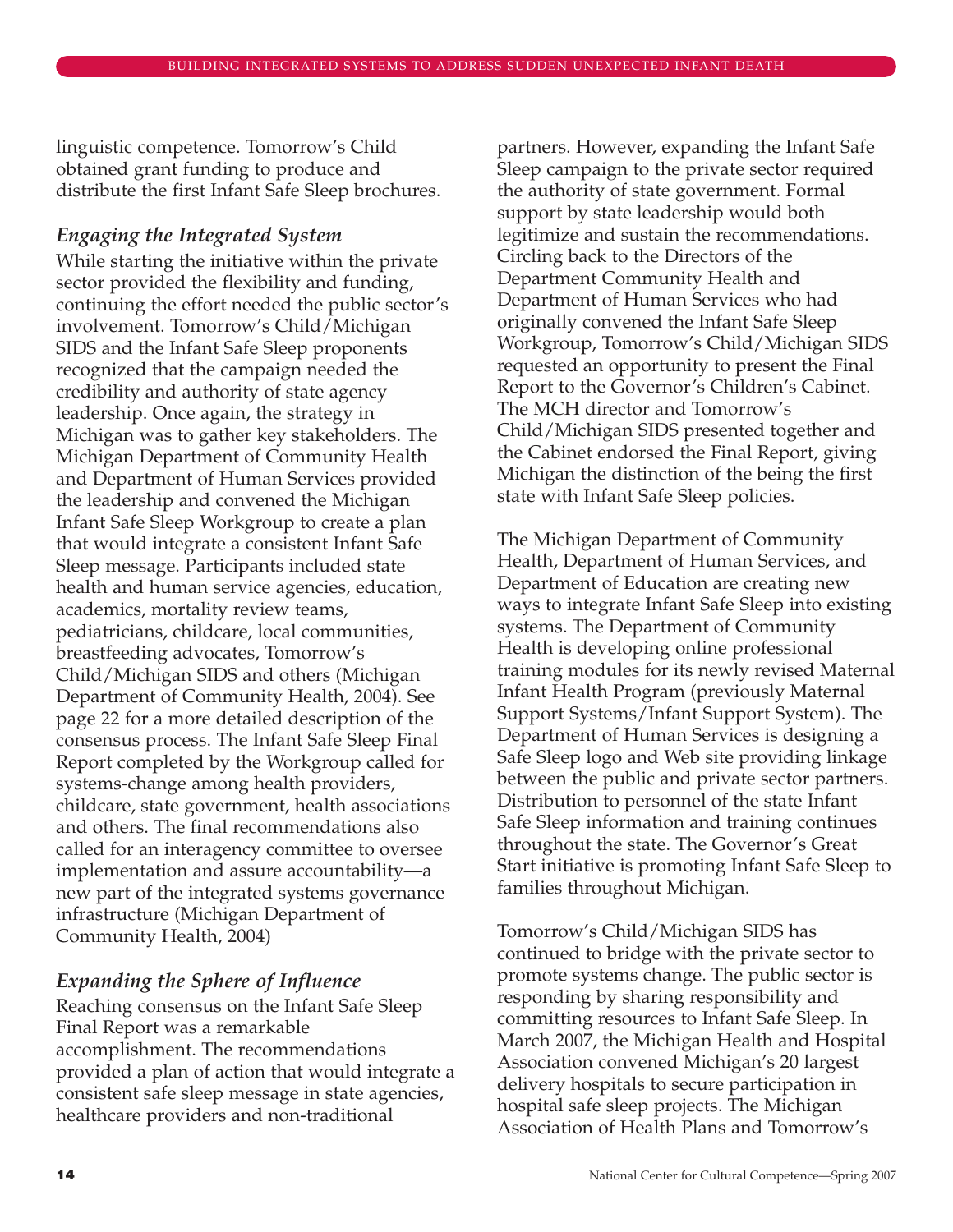Child are finalizing a pilot project to create standard education protocols, materials, and evaluation tools for clinics and physician practices affiliated with Medicaid health plans. Those protocols, materials, and evaluation tools will be extended to the remaining Medicaid plans through the professional association. Other health and human service professional associations are highlighting Infant Safe Sleep in conferences, workshops, and publications.

# *The System Works to Change Practice—Engaging Birthing Hospitals for Systems-Change*

The broad, integrated system that has developed in Michigan has supported a number of concrete efforts to make enduring, systems changes. A systems-change approach to Infant Safe Sleep is significantly different from the direct service model of the traditional SIDS program. Tomorrow's Child/Michigan SIDS chose birthing hospitals as the first site to pilot a systems-change intervention. The decision was based on data and experience which demonstrated that hospitals had a profound influence on, and modeled behavior for, the new parent. However, anecdotal evidence suggested that health professionals still did not believe or teach Back to Sleep. Findings from the Pregnancy and Risk Assessment Monitoring System and national studies indicated that the early Back to Sleep message appeared to have had a lesser impact on the infant sleep practices of African-American women. Vital statistics and the Perinatal Periods of Risk model indicated that the hospital projects should be implemented in communities with high disparity between Black and White infant mortality rates (Colson & Joslin, 2002; Bullock, Mickey, Green, & Heine, 2004; Michigan Department of Community Health, 2003; AAP, 2000; Caravan Opinion Research Corporation International, 2000; Hauck et al., 2002; & Flick, White, Vemulapalli, Stulac, & Kemp, 2001).

Using the data described above, Tomorrow's Child/Michigan SIDS sought and was awarded a three-year grant from The Skillman Foundation to institutionalize Infant Safe Sleep in two birthing hospitals in city of Detroit (Tomorrow's Child/Michigan SIDS, letter of intent to The Skillman Foundation, October 18, 2002). The projects included evaluation and developed standardized policies, professional training curricula and patient education. Tomorrow's Child/Michigan SIDS convened the internal workgroup, developed the plan, provided information and expertise, monitored progress, and ensured adequate resources—a role quite different from the direct service model of the traditional SIDS program. See page 21 for a fuller description of this activity.



# **Building Sustainable Resources for an Integrated System**

As resources to support SUID specific endeavors as well as

general public health activities has decreased, a constant challenge to state SIDS and Infant Death Programs is funding. As already noted, 82% of current SIDS and Infant Death Programs note insufficient funding to address the needs of their states. Based on the Michigan experience, systems building and the partnerships and joint ownership for SUID efforts can create opportunities for greatly increasing the pool of resources available to address risk reduction and bereavement support. The formal relationship between the nonprofit organization and state health department contributed to the sustainability of the Michigan SIDS/SUID program and enabled increased support by leveraging official resources. Facing continuing tight budgets and lack of resources, other SIDS/SUID programs may want to consider opportunities to integrate resources and expertise with community and private sector resources. (The Lewin Group, 2001)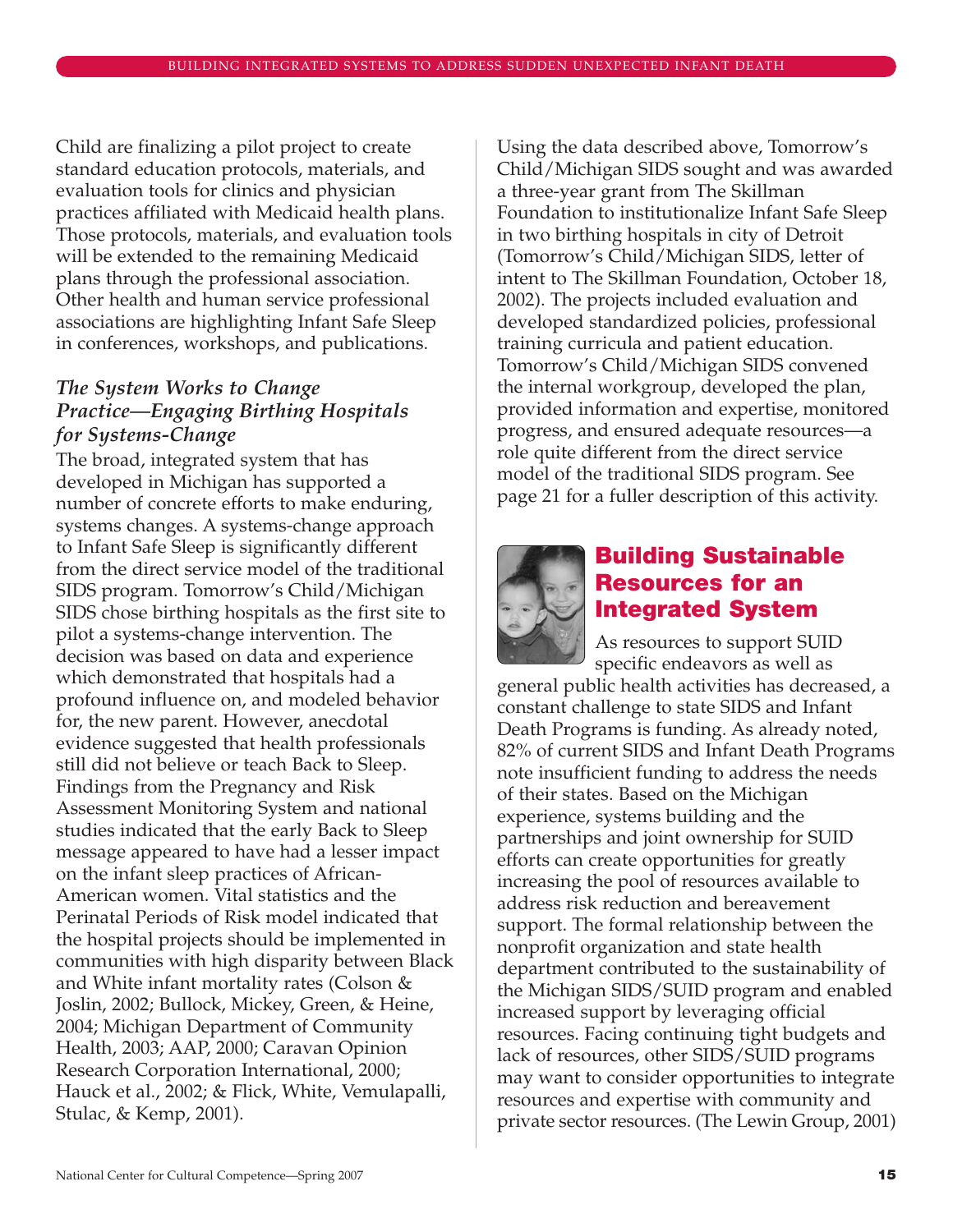### **Strategic Use of Private and Public Partners**

Involving Tomorrow's Child/Michigan SIDS was an effective approach to filling gaps left by budget and human resource shortfalls in the SIDS/SUID program. By partnering with a nonprofit organization, the Michigan SIDS/SUID program was able to enhance resources needed to maintain the public health activities. Services were expanded without significantly increasing the commitment of state resources. Because of independence from government, Tomorrow's Child/Michigan SIDS could seek funding from public and private sources without necessarily being bound by government agency priorities. (The Lewin Group, 2003)

# **Developing A Sustainable Approach to Funding**

As with most nonprofit human service organizations, the early fundraising efforts in Michigan began with local events involving family and friends of bereaved parents. Special events typically did not involve corporate sponsorship or engagement. Events generally had a life cycle of 3-5 years, depending on the energy and interest of the founding parents.

As with programs, the goal with fundraising is sustainability and integration. Resources must be predictable and consistent in order to create budgets, maintain an infrastructure and assure continued services. Three factors can move fundraising beyond grassroots and enhance fundraising efforts. One is strong programs. Programs that are meeting important community needs and demonstrating results will sell themselves. The second is a board that is committed to its fundraising responsibilities and takes their role in fundraising seriously. The third is professional development staff.

Current day fundraising has become systematic and almost scientific in its approach. And all fundraising begins with the mission.

Tomorrow's Child/Michigan SIDS has found that its mission—infant health and well being is extraordinarily compelling. The issue has strong private sector allies that have the capacity and the motivation to contribute financial resources to the cause. New sources of funding have included foundations, corporations, and other health and human service organizations.

Grants have been a significant source of funding for Tomorrow's Child/Michigan SIDS. Funders want evidence to support the application and they want evaluation to assure the expected outcomes. Increasingly, foundations are becoming more interested in how their grant will be leveraged to expand and sustain the programs being funded. Grantors for Tomorrow's Child/Michigan SIDS have included private, community, family and corporate foundations. Relationships with grantors are nurtured and respected and, when possible, multi-year grants have been sought. The application process started with aligning the mission with the grantor's core interests. While no means exhaustive, areas of interest have included:

- parenting;
- high risk families and children;
- infant health and well being;
- systems change;
- community collaboratives and coalition building;
- child care;
- minority health; and
- family preservation.

Tomorrow's Child/Michigan SIDS has been able to use foundation resources to leverage new sources. For example, funding from The Skillman Foundation (see page 24) for the hospital-based pilot projects was used to leverage matching funds from Michigan's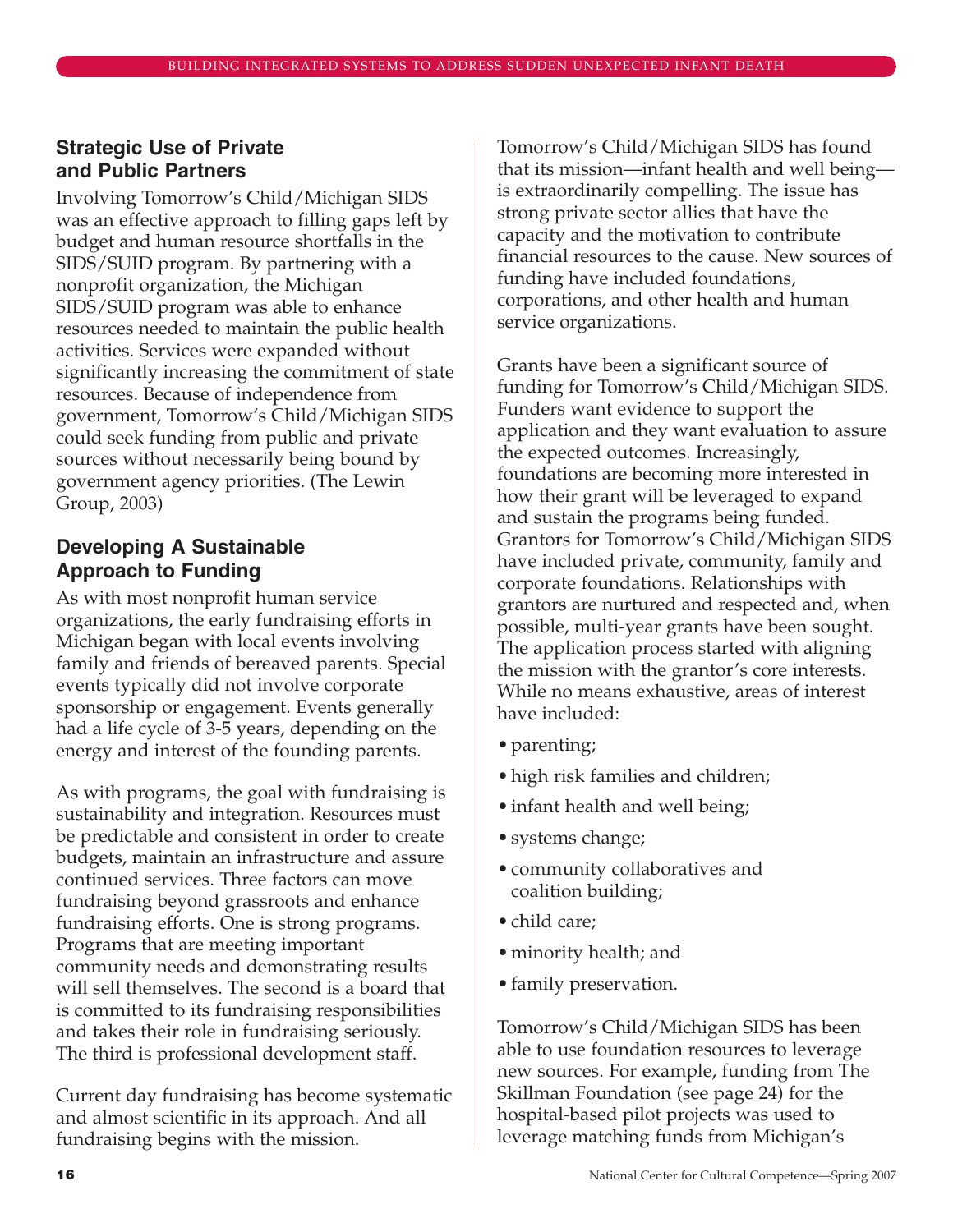Health Disparities Reduction Program targeting communities with highest disparity in infant mortality. Findings from these pilot projects influenced the interventions initiated with the \$250,000 allocation for Infant Safe Sleep from the state health department (page 22). A portion of the \$250,000 funds was matched by the health plan association.

#### **Basic Fundraising Concepts**

#### **The Starting Point**

Fundraising begins with mission. Every organization has a responsibility to understand its rationale for existence. Mission is the means for bringing individuals, corporations, foundations, and others together to carry out mutual interests.

#### **Strategic Decision Making**

Fundraising supports the goals and programs articulated in the strategic plan. Ideally, the organization develops a fundraising plan that reflects what is known about organizational function.

#### **Making the Case**

For effective fundraising, the organization must make 'the case' giving all the reasons why anyone should contribute. The case articulates the problem, goals, services, quality effectiveness, and should validate the need for philanthropy.

#### **Building an Information Base**

Research can help assure that fundraising efforts will be effective by matching the potential contributor's interests and needs with the organization's mission, goals, and objectives. Sources of contributions include corporations, foundations, bequests and individuals.

#### **Annual Fund**

Annual fund means the organized effort to obtain gifts on a yearly basis to support general operations. Strategies include special events, grant proposals, direct mail, phone appeals, personal solicitation, recognition groups, and challenge gifts. Selection of the appropriate strategy is based on the ability of each to produce maximum gifts and support, and the resources, budget and staff available to carry out the program (The Fundraising School, 2002).

In seeking resources for SIDS/SUIDS programs, all possible sources should be considered. The private sector has been a valuable partner with Infant Safe Sleep and forming partnerships between state and the private sector has been an effective way for Tomorrow's Child/Michigan SIDS to leverage additional program funds. Corporations, businesses, foundations and healthcare associations have supported the mission by hosting and sponsoring special events. Likewise, these entities have expanded the circle and have linked with their contractors, suppliers, constituents and allied associates to request additional sponsorship and involvement in events.

Fundraising can be an all-consuming activity, requiring a balance between program management and raising funds. Hiring a fund development professional or seeking outside expertise is a must for most organizations. As with programs, an infrastructure should be built and standards set for ethical activities. Ideally, fundraising initiatives and programs should be integrated. Fundraising is generally not a favored task for SIDS/SUID programs but is quickly becoming a necessity. For those that may be uncomfortable with this new dynamic, keep in mind that the goal is to advance the mission: saving babies' lives.



# **Assuring Cultural and Linguistic Competence**

The NCCC definition of cultural competence holds that cultural competence requires that

organizations: have a congruent defined set of values and principles, and demonstrate behaviors, attitudes, policies, and structures that enable them to work effectively crossculturally. (See page 19 for a full definition of cultural competence.) The NCCC definition of linguistic competence stipulates that it is the capacity of an organization and its personnel to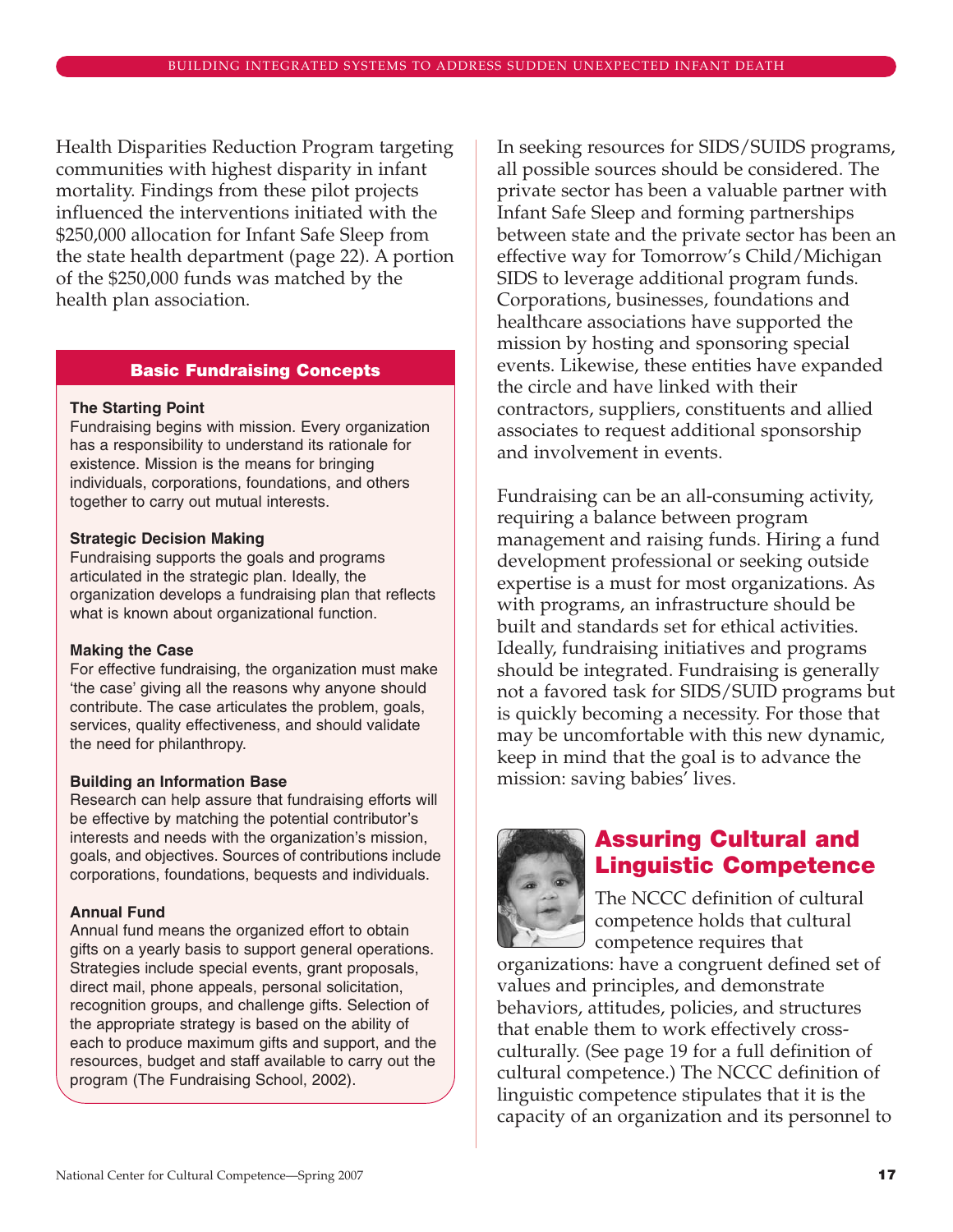communicate effectively, and convey information in a manner that is easily understood by diverse audiences including persons of limited English proficiency, those who have low literacy skills or are not literate, and individuals with disabilities. (See page 21 for a full definition of linguistic competence.)

The Michigan experience demonstrates several aspects of how cultural and linguistic competence was incorporated during the process of moving from parallel efforts to an integrated system. The work of building systems involves cross-cultural work at several levels. First, there is the need to address the racial,

#### **Cultural and Linguistic Competence in Developing a Community-based, Statewide System to Address SIDS and Infant Safe Sleep**

The systems governance infrastructure and activities reflect the following:

- Mission statement that articulates cultural and linguistic competence
- Membership on boards and advisory groups that reflect the diversity of communities served and interested stakeholders
- Staff and volunteer recruiting and retention that reflect diversity of the communities served
- Ongoing review of demographic trends in the communities affected by SUID
- Formal process to identify and acquire knowledge about health and mental health beliefs and practices of populations served
- Activities and approaches that respects and reflect cultural beliefs, values, and practices of the intended audiences
- Formal process that assures meaningful involvement of community members and key stakeholders in determining need for any action and in designing, implementing and evaluating the approach
- Policy and dedicated resources to assure linguistically competent approaches
- Capacity to address the dynamics of difference within the organization

ethnic, linguistic and cultural diversity within the state in providing risk reduction and bereavement support services to families. As data on racial disparities in SUID in Michigan grew, the urgency of creating culturally and linguistically competent approaches increased. There is, however, a second level at which cross-cultural work was critical to the systemsbuilding process. Collaboration and systems building entail bringing together multiple individuals, professional groups, constituencies and institutions with a stake in addressing infant well-being, each of which brings a culture—a set of beliefs, values, ways of interacting, and world views. Working to integrate all of those perspectives into a common purpose with a set of common goals and shared actions required the approaches and perspectives of cultural and linguistic competence.

# **Addressing Cultural and Linguistic Competence at the Family and Community Levels**

Cultural and linguistic competence in effectively implementing risk reduction efforts and in providing appropriate bereavement support evolved over the course of the systems integration journey in Michigan. Cultural competence was needed to understand and thus effectively and respectfully address: 1) beliefs about the causes of SUID, 2) long-held approaches to child rearing, 3) ways of seeking support, 4) credible sources of information, and 5) assurance that the families and communities served were full partners in planning, implementing and evaluating the approaches chosen. Linguistic competence was key to assuring that the information provided was understandable and usable by all families and communities—this involved not only those with limited English proficiency, but also those with low or no literacy skills, those with low health literacy and individuals who required information in accessible formats.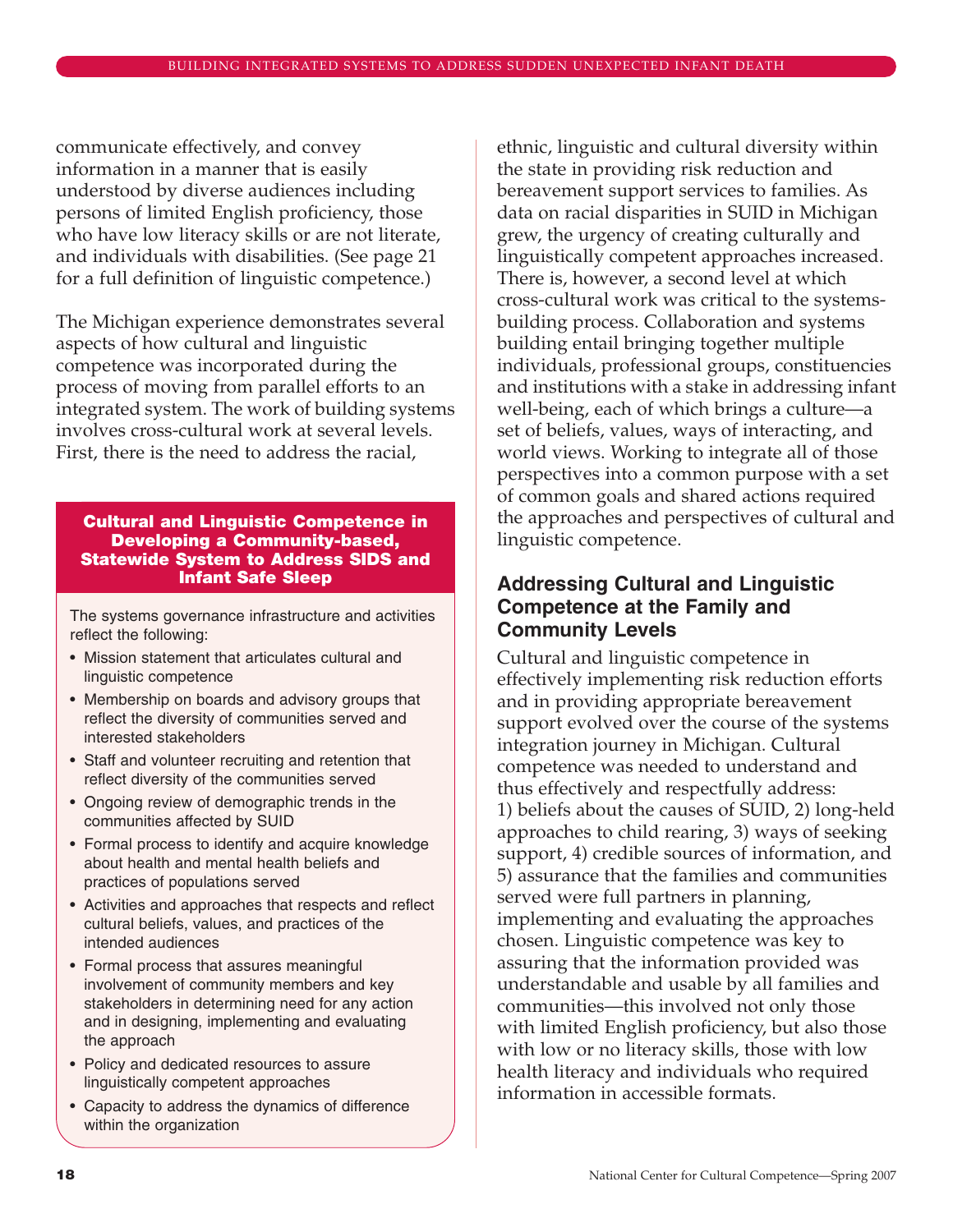### *Family Involvement in Program Planning*

The early parent and family organizations in Michigan were created and run by families that did not necessarily reflect the full racial, ethnic, linguistic or socioeconomic diversity of the state. There, was, however, an opportunity for the families that were involved to begin to shape the kinds of services and supports that met their specific needs. On the public side, the initial Michigan SIDS program was a traditional public health program in the sense that professionals defined the policies, services, and interventions, and consumers were minimally involved. In 1991, however, when the regional SIDS parent groups merged to form Tomorrow's Child, the parent community advocated for and succeeded in attaining consumer input in the public SIDS program on planning and implementation of bereavement services for families. This was a first step in utilizing culturally competent approaches to SIDS in Michigan.

# *Expanding Board Membership to Address Cultural and Linguistic Competence*

In the following years, Tomorrow's Child recognized that its programs needed to seek input of a far broader audience to address cultural and linguistic competence. Tomorrow's Child utilized the findings of the Michigan SIDS Task Force to study these issues. Because of the Task Force recommendations, the Board of Directors of Tomorrow's Child understood the need for members with more policy and healthcare expertise. The Task Force Report had also increased the Board's awareness of the need for diversity among its members. Through strategic planning and purposeful design, the Board of Directors sought representation in two areas: 1) healthcare policy and 2) diversity. The MCH Director was immediately recruited to join the Tomorrow's Child Board of Directors. She assisted in identifying and recruiting potential candidates. With their input, the Board was strengthened by the inclusion of culturally diverse members with expertise in policy, healthcare and medicine.

#### **National Center for Cultural Competence Definition of Cultural Competence**

Cultural competence requires that organizations:

- have a congruent defined set of values and principles, and demonstrate behaviors, attitudes, policies, and structures that enable them to work effectively cross-culturally.
- have the capacity to (1) value diversity, (2) conduct self-assessment, (3) manage the dynamics of difference, (4) acquire and institutionalize cultural knowledge, and (5) adapt to diversity and the cultural contexts of communities they serve.
- incorporate the above in all aspects of policy development, administration, practice and service delivery, and systematically involve consumers, families and communities.

Cultural competence is a developmental process that evolves over an extended period. Both individuals and organizations are at various levels of awareness, knowledge and skills along the cultural competence continuum.

(Modified from Cross et al., 1989)

# *Dedicated Resources Support Cultural and Linguistic Competence*

Although the overall SIDS rates in Michigan had declined 43% following implementation of the Back to Sleep Initative, significant racial disparity continued. Michigan's experience was consistent with national findings. The national directive for the Back to Sleep initiative in 1997 to develop culturally appropriate interventions opened the door for full partnership between the state SIDS program and Tomorrow's Child. A new MCH Director had been appointed and he awarded the contract to Tomorrow's Child, formalizing the partnership. Acknowledging the disparity in SIDS rates, the new MCH director successfully advocated the legislature for a onetime appropriation of \$350,000 for a culturally competent public awareness campaign and community-based Back to Sleep intervention. Tomorrow's Child offered to match the funds through grants and fundraising initiatives. By integrating public and private resources,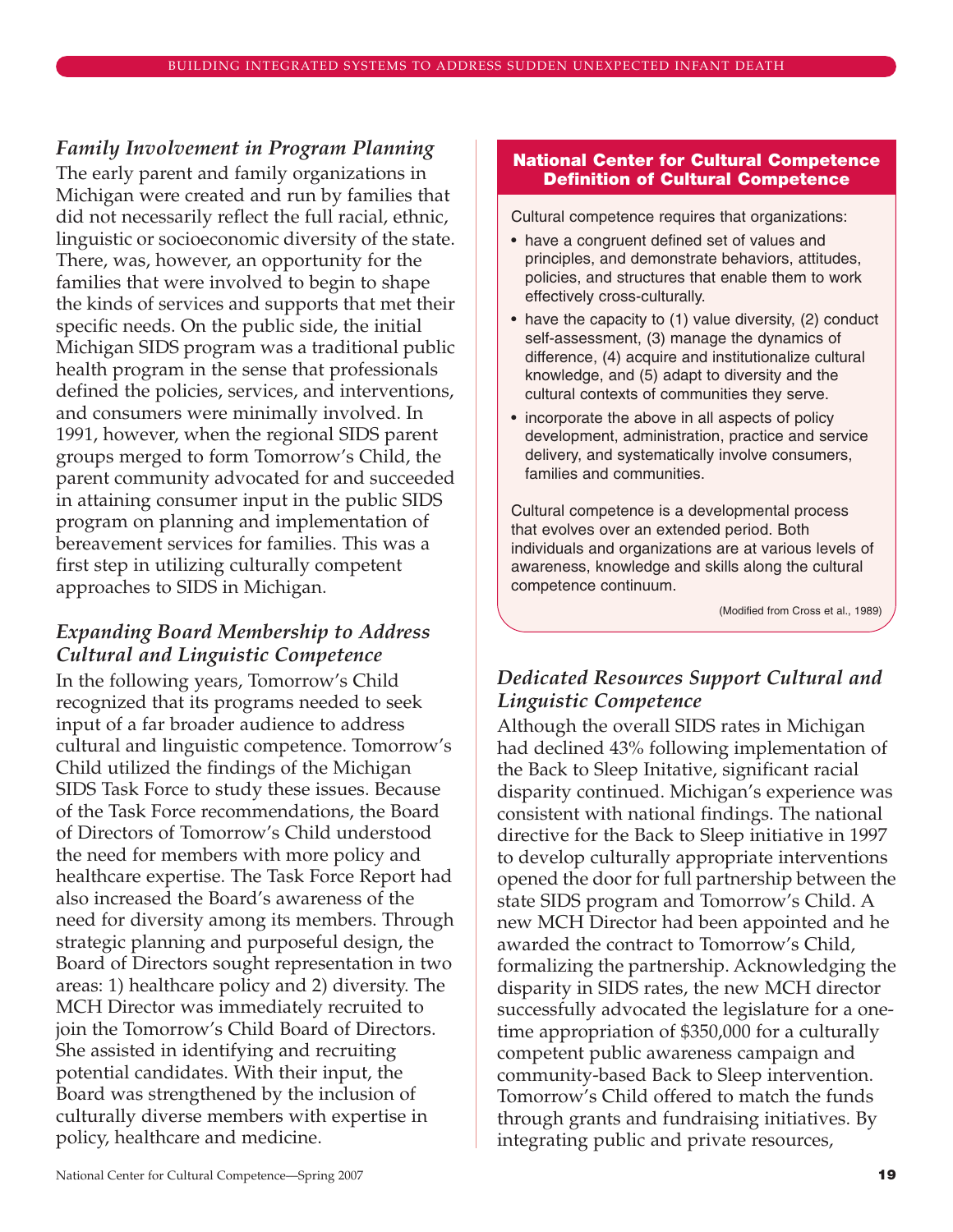services were expanded and public health capacity was increased to specifically address families at high risk in the African-American community. The state health department and Tomorrow's Child combined funds to hire new SIDS program personnel: the state contract was used to hire a full-time public health nurse, a portion of the one-time appropriation supported a community-based nurse, and Tomorrow's Child obtained a grant for a risk reduction coordinator. The new staff was culturally diverse and possessed the knowledge and relationships needed for community engagement.

# *Meaningful Community Engagement to Address Cultural and Linguistic Competence*

The partners wanted to assure meaningful community participation in planning the state's culturally competent Back to Sleep campaign. Pursuant to the state contract, Tomorrow's Child/Michigan SIDS was expected to provide technical assistance to Michigan communities seeking to implement a Back to Sleep initiative. Detroit, which had one of the highest disparity rates in the state, was a priority. Tomorrow's Child/Michigan SIDS, backed by the authority of the state health department, asked the Detroit Health Department to partner in a culturally relevant Back to Sleep campaign.

Together, Tomorrow's Child/Michigan SIDS and the Detroit Health Department convened a Back to Sleep coalition which was composed of community members, local public health, alternative education, infant mortality projects, teen mother programs, community hospitals, representatives from the Native American tribes in the city, the Arab community, and others. The Detroit Back to Sleep coalition designed and helped implement the new culturally competent Back to Sleep campaign. Activities included:

- conducting an informal pre-campaign survey;
- reviewing all materials and providing input on content and cultural competence;
- contributing to and recommending approaches to integration of message into community;
- discussing and recommending allocation of campaign materials, and committee and Tomorrow's Child resources;
- collecting data on Detroit infant deaths by zipcode;
- disseminating campaign materials to neighborhoods with highest incidence of infant deaths;
- administering an informal post-campaign survey to target population; and
- sustaining committee activities and Back to Sleep intervention.

To address the African-American SIDS disparities, focus groups and interviews helped determine the communication tools and the message content. Participants were African-American women of child-bearing age and senior caregivers such as grandmothers and aunts. Community feedback was instrumental in assuring that the materials were created in a linguistically competent way.

# *Addressing Linguistic Competence in Materials Development*

Back to Sleep Materials were developed in Spanish and the new Infant Safe Sleep materials are available in Spanish and Arabic. However, the efforts of Tomorrow's Child reflected the understanding that linguistic competence extends beyond the issues of English proficiency. The initial Back to Sleep written materials created for Michigan were at the 8th grade reading level. Materials from the national Back to Sleep Campaign were determined to be at an even higher reading level. Community input indicated that these materials would not be useful to many families with limited literacy. Tomorrow's Child then consulted the state Medicaid requirements for written materials for consumers. It was determined that information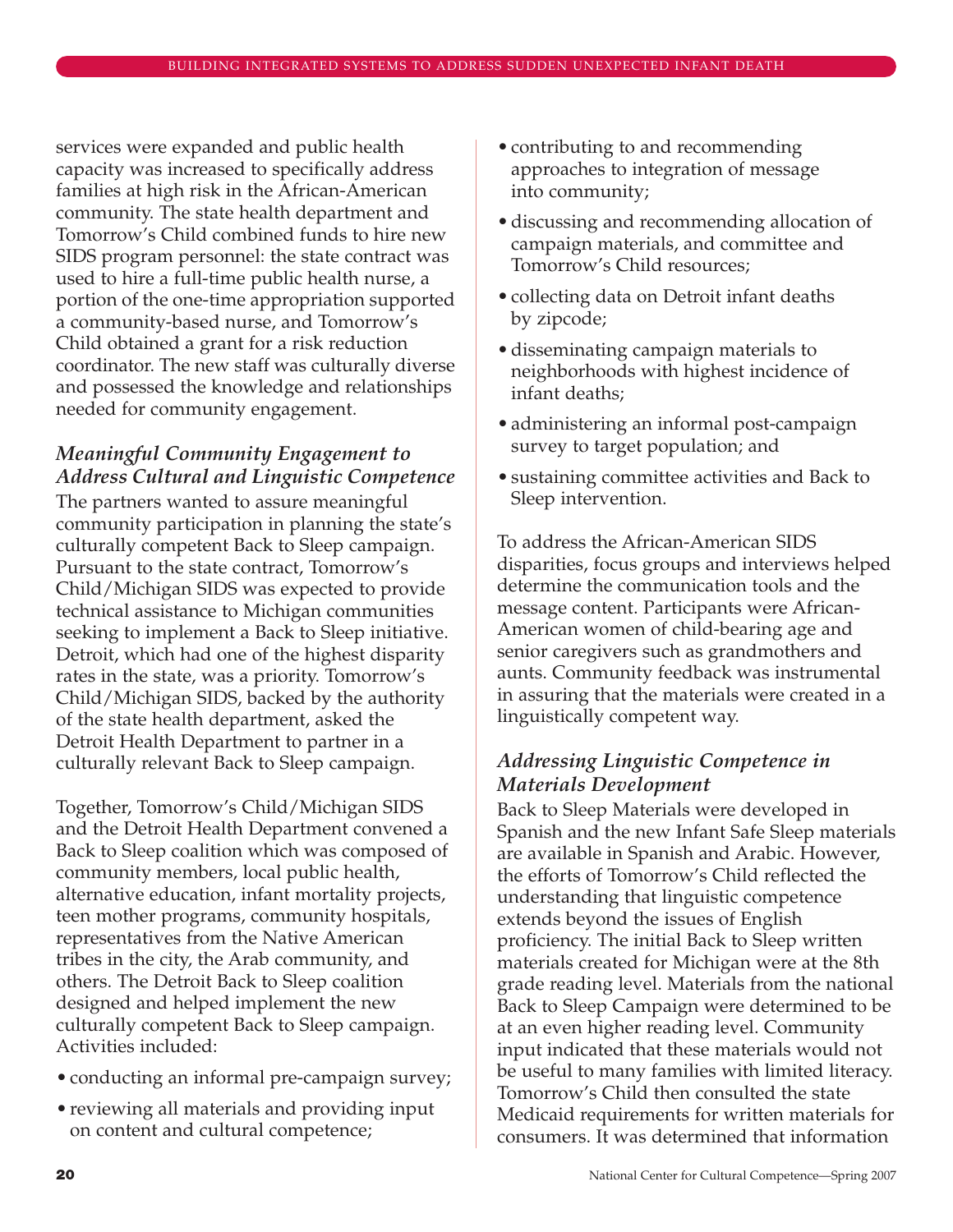needed to be presented at a maximum of a fifth-grade reading level and with many pictures and illustrations. This approach was embraced by the community.

### *Tracking Racial and Ethnic Specific Data Guides Continued Efforts*

Following the Back to Sleep efforts, Michigan continued to follow health data related to disparities. African-American infants in Michigan were almost three times more likely to die than White infants. The early Back to Sleep message appeared to have had less of an impact on the infant sleep practices of African-American women (Michigan Department of Community Health, 2003). Black women were least likely to place infants on their backs than any other race or ethnicity and had the highest rate of bedsharing. Bedsharing deaths were twice as common in Black infants as were deaths on nonstandard sleep surfaces such as mattresses or sofas. African-American mothers also had increased use of pillows, soft bedding and stuffed toys (AAP, 2000; Caravan Opinion Research Corporation International, 2000; Hauck et al., 2002; & Flick, White, Vemulapalli, Stulac, & Kemp, 2001). This data was utilized to craft ongoing systems change efforts.

### *Community Engagement Guides Infant Safe Sleep*

Community engagement to address cultural and linguistic competence became institutionalized in Michigan's response to SUID. When Michigan expanded from Back to Sleep to its Infant Safe Sleep initiative, engaging the community was the way to do business. Turning to the systems infrastructure and relationships established with Back to Sleep, Tomorrow's Child sought community input to build support for the new materials, and convened public health and healthcare professionals to draft the teaching tools that would be required. Local Back to Sleep coalitions began converting to Infant Safe Sleep

#### **National Center for Cultural Competence Definition of Linguistic Competence**

The capacity of an organization and its personnel to communicate effectively, and convey information in a manner that is easily understood by diverse audiences including persons of limited English proficiency, those who have low literacy skills or are not literate, and individuals with disabilities. Linguistic competency requires organizational and provider capacity to respond effectively to the health literacy needs of populations served. The organization must have policy, structures, practices, procedures, and dedicated resources to support this capacity. This may include, but is not limited to, the use of:

- bilingual/bicultural or multilingual/multicultural staff;
- cross-cultural communication approaches
- cultural brokers;
- foreign language interpretation services including distance technologies;
- sign language interpretation services;
- multilingual telecommunication systems;
- videoconferencing and telehealth technologies;
- TTY and other assistive technology devices;
- computer assisted real time translation (CART) or viable real time transcriptions (VRT);
- print materials in easy to read, low literacy, picture and symbol formats;
- materials in alternative formats (e.g., audiotape, Braille, enlarged print);
- varied approaches to share information with individuals who experience cognitive disabilities;
- materials developed and tested for specific cultural, ethnic and linguistic groups;
- translation services including those of:
	- legally binding documents (e.g., consent forms, confidentiality and patient rights statements, release of information, applications)
	- signage
	- health education materials
- public awareness materials and campaigns; and
- ethnic media in languages other than English (e.g., television, radio, Internet, newspapers, periodicals).

Goode and Jones (2006)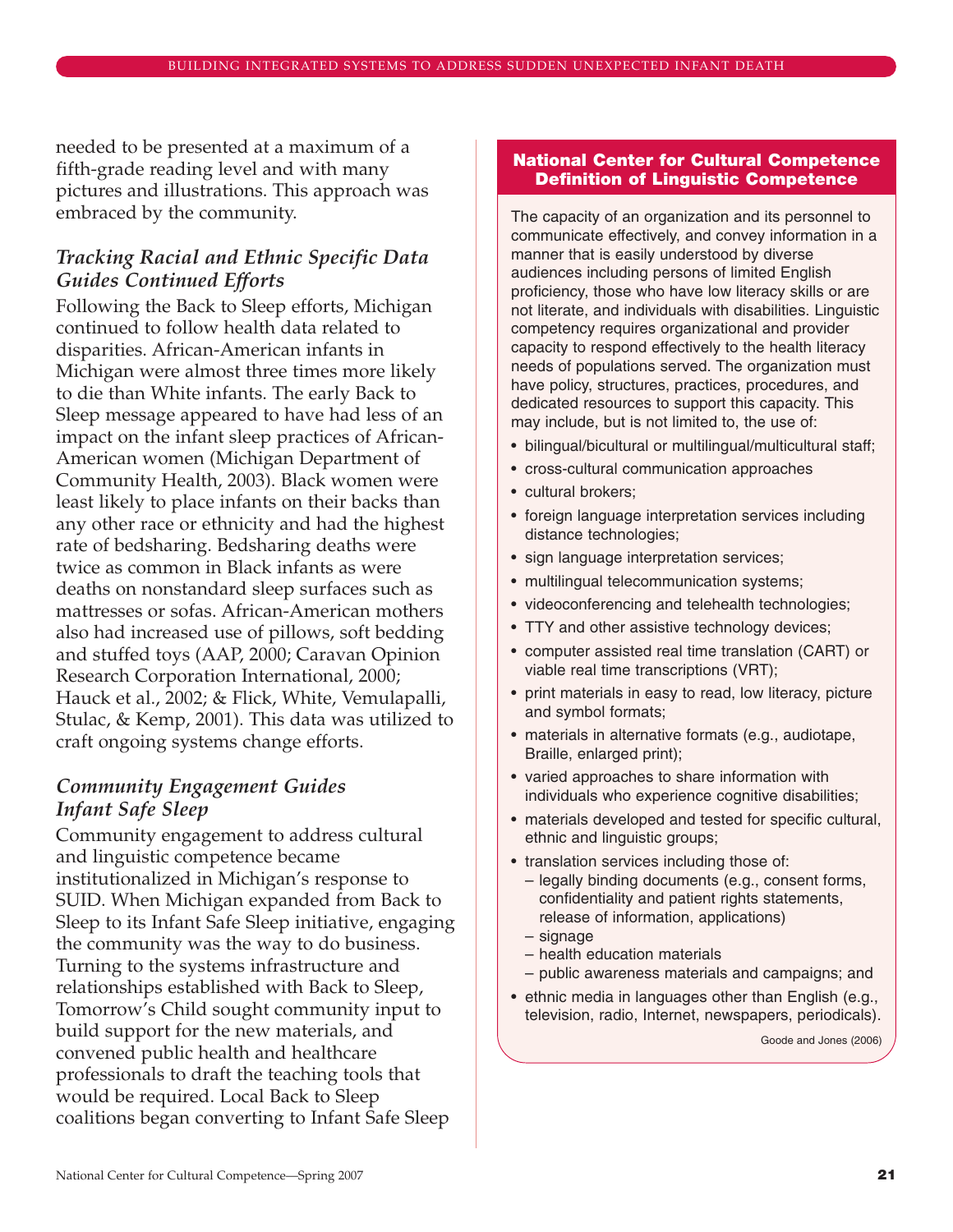coalitions to assist with the campaign. Health professionals and local coalitions developed the draft materials with clients for cultural and linguistic competence. Tomorrow's Child obtained grant funding to produce the first Infant Safe Sleep materials and distribution began in March 2002. Continuing efforts to evaluate the effectiveness of the Infant Safe Sleep initiative utilize community engagement. The campaign is changing based on community feedback and evaluation findings. Next steps need to include assessment of knowledge and adherence at the community level. Focus groups of African-American mothers have been completed and will provide insight into knowledge, practice and beliefs about infant sleep environment. Questions include the role of family and community in learning about infant care practices. Existing strategies will be modified and new ones will likely emerge.

# *Organizational Structure and Policy to Support Cultural and Linguistic Competence*

Organizational structure and policy also evolved to support cultural and linguistic competence. As already noted, when Tomorrow's Child/Michigan SIDS determined that there was a need to transform the organization from one that exclusively addressed SIDS to one that would provide leadership in creating an integrated system to address SUID, it hired a strategic planning professional who facilitated an eighteen month process with the Board of Directors. That process also led to a change in the mission and strategic plan of the organization to address cultural and linguistic competence. See page 12 for the changes to the mission statement.

# **Working Across the Cultures of Agencies, Professions and Stakeholders**

The final array of individuals, organizations and interests that are reflected in the Michigan integrated system to address SUID is very diverse in terms of values, beliefs, areas of

focus and approaches. An important aspect of culturally competent organizations is the capacity to deal with the dynamics of difference. Whenever individuals from different cultural backgrounds and perspectives (including professional or institutional cultures) are brought together, there is likely to be some conflict and potential for cross-cultural misunderstanding. The capacity—skills and processes—to deal with these potential conflicts is central for a culturally competent organization In Michigan, Tomorrow's Child/Michigan SIDS, as a key leader and convener for the broad, state-wide integrated system demonstrated a number of culturally competent approaches.

# *Addressing the Dynamics of Cultural Differences*

As Michigan approached developing the new, Infant Safe Sleep initiative, it was clear that a very broad set of stakeholders had to be engaged, their perspectives understood, their concerns addressed and collective actions created that worked within the organizational and group cultures they represented. Acceptance of the infant sleep messages requires changing the values, knowledge, practice and beliefs of providers and caregivers.

Infant Safe Sleep had a far broader set of systems partners than Back to Sleep had garnered. The Michigan Department of Human Services, Department of Education, social services, child welfare, law enforcement, child care, parent education and local communities were now at the table. In addition, as already noted, nutrition and breastfeeding programs were concerned that safe sleep might have a negative impact on the mother's decision to nurse her baby. The topic was controversial and emotional with strong advocates on all sides. The MCH Director created an Infant Safe Sleep Workgroup which was officially convened by the Michigan Department of Community Health and Department of Human Services.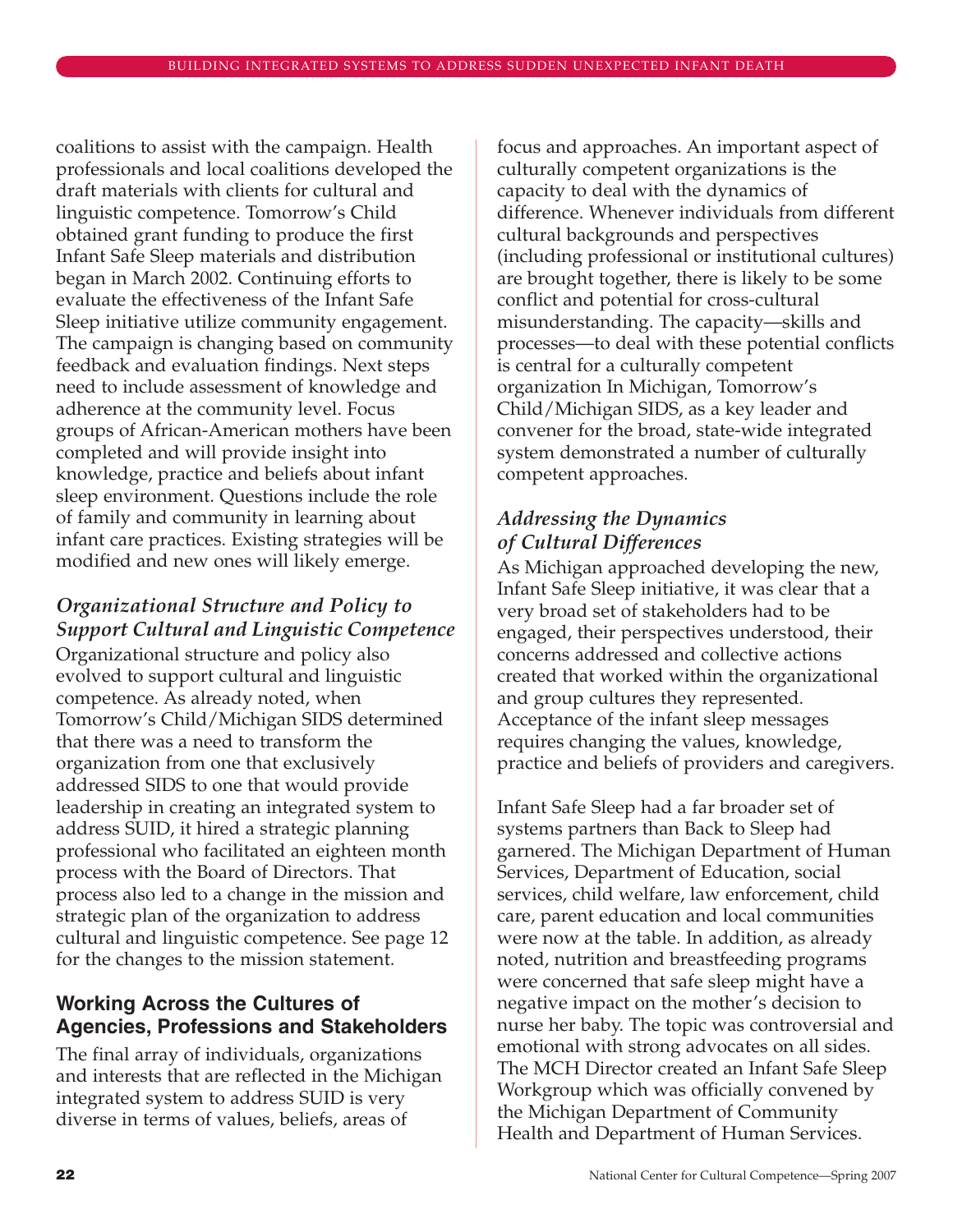Participants included state health and human service agencies, education, academics, mortality review teams, pediatricians, childcare, local communities, breastfeeding advocates, Tomorrow's Child and others.

Recognizing the diversity of cultures that were being brought to the table, a plan was developed to deal with the dynamics of difference as part of the cultural competence of the organization. In order to improve the group dynamics and process, two sub-committees were formed: the Data Committee and Message Committee. Early in the process, agreement was reached on guiding principles, among group members:

- 1) The mutual goal was to save babies' lives.
- 2) The messages and interventions must be consistent with the AAP recommendations.
- 3) Discussions and recommendations would be evidence-based.
- 4) Committee interaction would be non-judgmental.
- 5) The interventions would strive to create permanent, systems change.

A few members of the Message Committee had opposing and strongly held beliefs about infant sleep practices. A number of group process strategies helped manage the conflict and emotionality of the discussion. Most beneficial for the discussions:

- 1) The Committee was given a short timeframe of six months to meet and finalize recommendations.
- 2) The meetings were held in a friendly, lowkey, non-institutional setting that created a sense of 'togetherness' about the work.
- 3) Relationships were valued and key members worked to build trust in and outside of the Committee discussions.
- 4) The core message was a positive statement, not a mandate. The rationale was:
	- Those with opposing beliefs might entrench or leave the committee;
	- A mandate of any sort would estrange families and providers;
	- Everyone could agree that the goal was to save infant lives.
- 5) A draft core message was presented by the state health department and then delegated to the Message Committee for discussion. The rationale included:
	- Leadership had a birds-eye view of the issue and would be more objective.
	- The heat of the debate might be reduced if the draft was presented by leadership.
	- The leadership's authority could be invoked in order to move the discussion, if necessary.

The core message presented by state health leadership was: *Every Baby Is Placed to Sleep in a Safe Environment* (Michigan Department of Community Health, 2004a). With the AAP recommendations in hand, the Message Committee was able to identify fourteen different risk factors. The success was immediate—they agreed on thirteen of the fourteen factors. Three audiences were identified: childcare providers, professionals and general public. By choosing to start with childcare providers, the Committee agreed on fourteen of the fourteen risk factors, including a strong statement that infants in child care should not sleep in an adult bed. With each successive meeting, the Committee members gained more confidence in each other and in their ability to problem-solve. Breastfeeding was discussed and the Committee unanimously and unequivocally agreed to recommend and support breastfeeding.

With this carefully planned and executed approach to managing the dynamics of difference, Michigan was able to keep the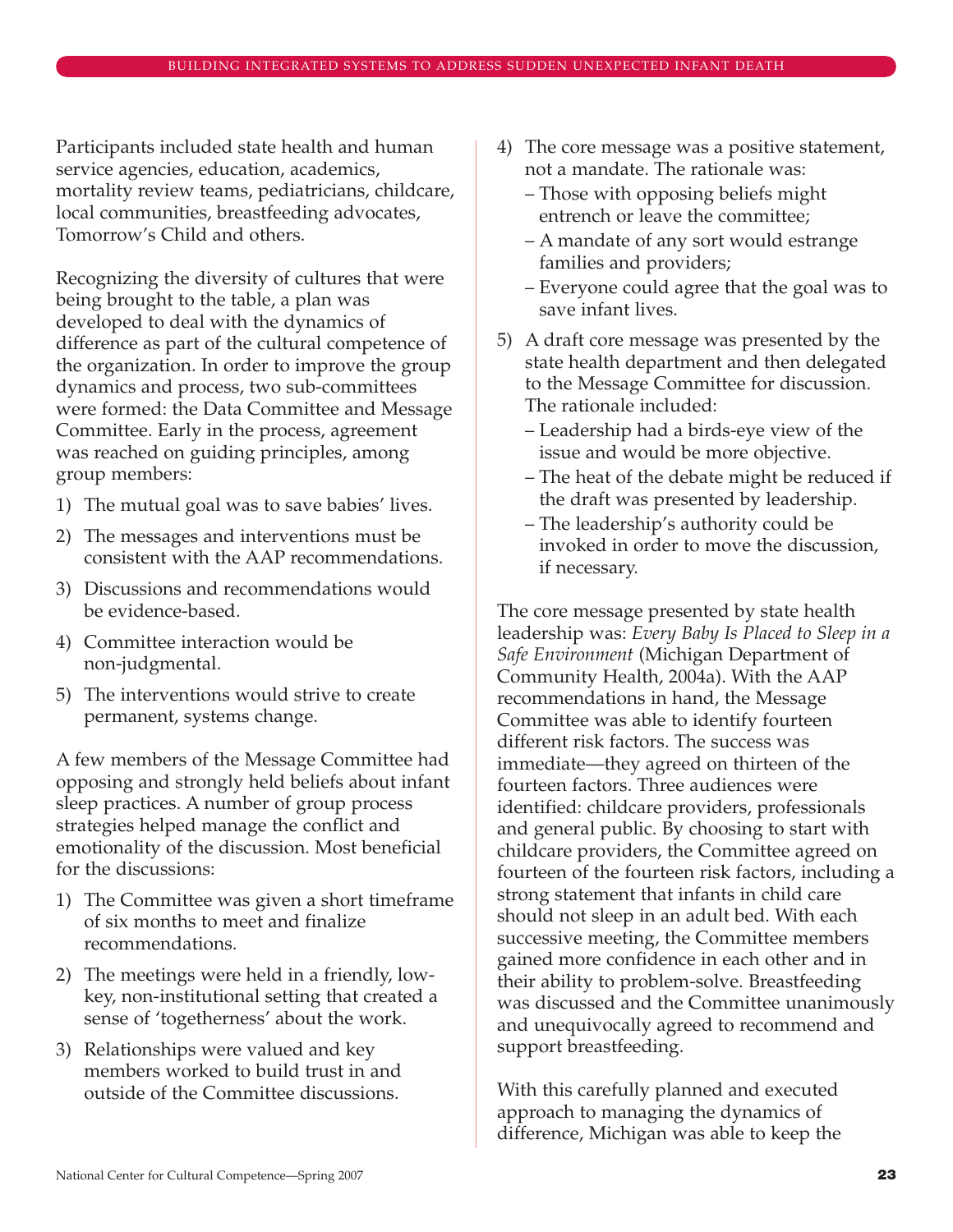diverse key stakeholders in the process and develop approaches that respected the diverse personal, professional and organizational cultural perspectives of the group. As a result, the complex set of partners needed to create a state-wide integrated system to address SUID was able to move forward.

# *Impacting Professional and Institutional Culture in Systems Change*

As already noted the experience with Back to Sleep demonstrated that hospitals had a profound influence on, and modeled behavior for, the new parent. An approach was needed that understood and respected the cultures of the labor and delivery nurses and the hospitals that employed them. Engaging those communities was key to understanding the professional and institutional cultures that had created the resistance to promoting risk reduction messages. In order to create culturally competent approaches to this issue, Michigan worked with nurses and others within the institutions to understand what would influence nursing beliefs and practices. Public health messages designed for families and engagement approaches for families would not work with these cultures. Approaches have included training developed by and for nurses in the hospitals and understanding that in hospital cultures, policy is key to changing behaviors.



# **Conclusion**

This report has presented a rationale for a shift in roles for state SIDS and Infant Death programs  $\bigcup$  from service delivery to leading

systems integration efforts. It has provided the story of one state—Michigan—in its journey to leading and supporting an integrated systems change approach to address SUID. Examples of how programs can transform to meet the current complex challenges in addressing risk reduction

and bereavement support within a state are provided as well as examples of how to achieve these changes in an environment of shrinking public health resources. While each state has a different set of potential systems partners and a different history, the lessons that Michigan has learned can be useful to other states including:

- strategic use of the specific roles and strengths of public and private partners;
- use of professionals with skills in strategic planning and fundraising/development to augment the skills of service providers and public health professionals;
- use of culturally and linguistically competent approaches to engage the multiple stakeholders needed to create a statewide, integrated systems change process with their individual, community, professional and/or institutional cultures;
- use of data to drive collaboration and systems building;
- focus on systems change as the key to supporting behavior change of individuals and families; and
- use of evaluation and quality feedback to improve initiatives, point to next steps and provide data to use with potential funders.

# **Supporting State Programs for a Paradigm Shift**

As is illustrated in the Michigan journey to an integrated systems approach, making this paradigm shift is not easy. If states are to pursue it, they will need considerable support. First, and foremost, it is essential that federal, regional and state MCH programs support and promote the paradigm shift. Promoting the shift entails embracing the philosophy of integrated systems to address SUID as well as demonstrating the will to do so in policies, funding decisions and guidance. Second, resources to support states in making the shift will be needed—fiscal, personnel and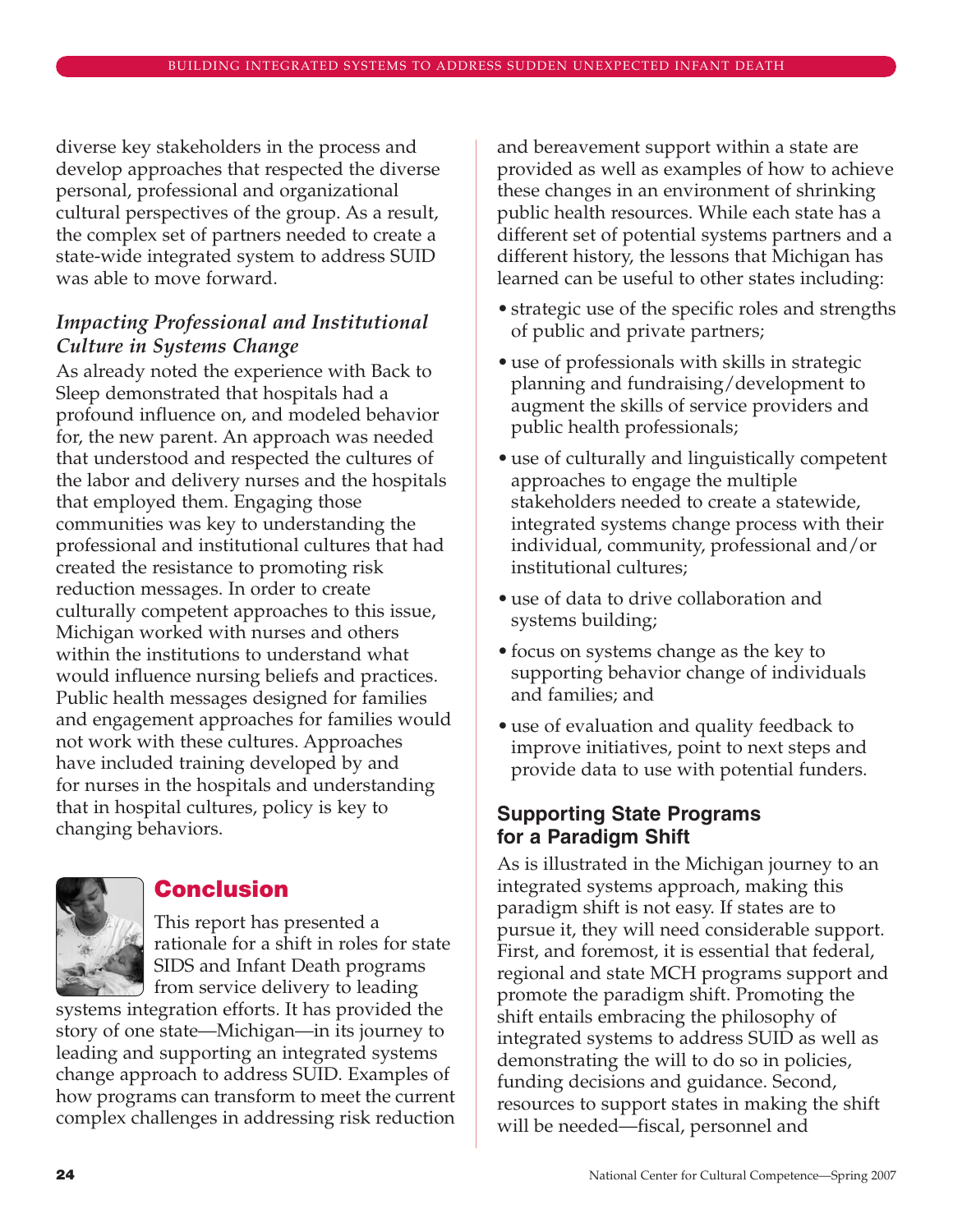knowledge resources. Thus, supporting a paradigm shift will entail identifying new resources and realigning existing resources within the systems context. Finally, there will be a need for technical support. Those needs will differ among the states, but may include:

- access to expertise and mentoring on systems integration;
- access to information and knowledge about systems building;
- opportunities and fiscal support for training and technical assistance to states who pursue systems integration efforts for SUID;
- opportunities to share knowledge and lessons learned among state entities addressing SUID; and
- support from national and federal programs that are implemented within states and communities in systems building related to SUID.

# **Reference and Related Resources**

- Agranoff, R. (1991). Human services integration: Past and present challenges in public administration. *Public Administration Review, 51*(6), 533-542.
- American Academy of Pediatrics, Task Force on Infant Sleep Position and Sudden Infant Death Syndrome. (2000, March). Changing concepts of sudden infant death syndrome: Implications for infant sleeping environment and sleep position [Policy statement]. *Pediatrics, 105*, 650-656.

Beckwith, J. B. (1970). Discussion of the terminology and definition of the sudden infant death syndrome. In A. B. Bergman, J. B. Beckwith, & C. G. Ray (Eds.), *Proceedings of the Second International Conference on the Causes of Sudden Death in Infants* (pp. 14-22). Seattle, WA: University of Washington Press.

- Bronheim, S., Keefe, M., Morgan, C., & Magrab, P. (1996). Systems of care for children with special health needs. In B. A. Stroul (Ed.), *Children's mental health: Creating systems of care in a changing society* (pp. 573-590). Baltimore, MD: Paul Brookes Publishing.
- Bryson, J. M. (2004, October). *Strategic planning for public and nonprofit organizations: A guide to strengthening and sustaining organizational achievement*. San Francisco: Jossey-Bass.
- Bullock, L. F., Mickey, K., Green, J., & Heine, A. (2004). Are nurses acting as role models for the prevention of SIDS? *American Journal of Maternal Child Nursing, 29*(3), 172-177.
- Caravan Opinion Research Corporation International. (2000). *Safe Sleep Campaign 2000: SIDS Awareness Survey*. Bethesda, MD: U.S. Consumer Product Safety Commission.
- Cocozza, J. J., Steadman, H. J., Dennis, D. L., Blasinsky, M., Randolph, F. L., Johnsen, M., et al. (2000). Successful systems integration strategies: The ACCESS program for persons who are homeless and mentally ill. *Administration and Policy in Mental Health, 27*(6), 395-407.
- Colson, E. R., & Joslin, S. C. (2002). Changing nursery practice gets inner-city infants in the supine position for sleep. *Archives of Pediatrics & Adolescent Medicine, 156*(7), 717-720.
- Colson, E. R., Levenson, S., Rybin, D., Calianos, C., Margolis, A., Colton, T., et al. (2006, August). Barriers to following the supine sleep recommendation among mothers at four centers for the Women, Infants, and Children Program. *Pediatrics, 118*(2), e243-e250.
- Cornerstone Consulting Associates. (2005). *Effective boards: Stages of Board development*. Midland, MI: Author.
- Dennis, D. L., Steadman, H. J., & Cocozza, J. J. (2000). The impact of federal systems integration initiatives on services for mentally ill homeless persons. *Mental Health Services Research, 2*(3), 164-174.
- Eadie, D. (2001). *Extraordinary board leadership: The seven keys to high-impact governance*. Gaithersburg, MD: Aspen.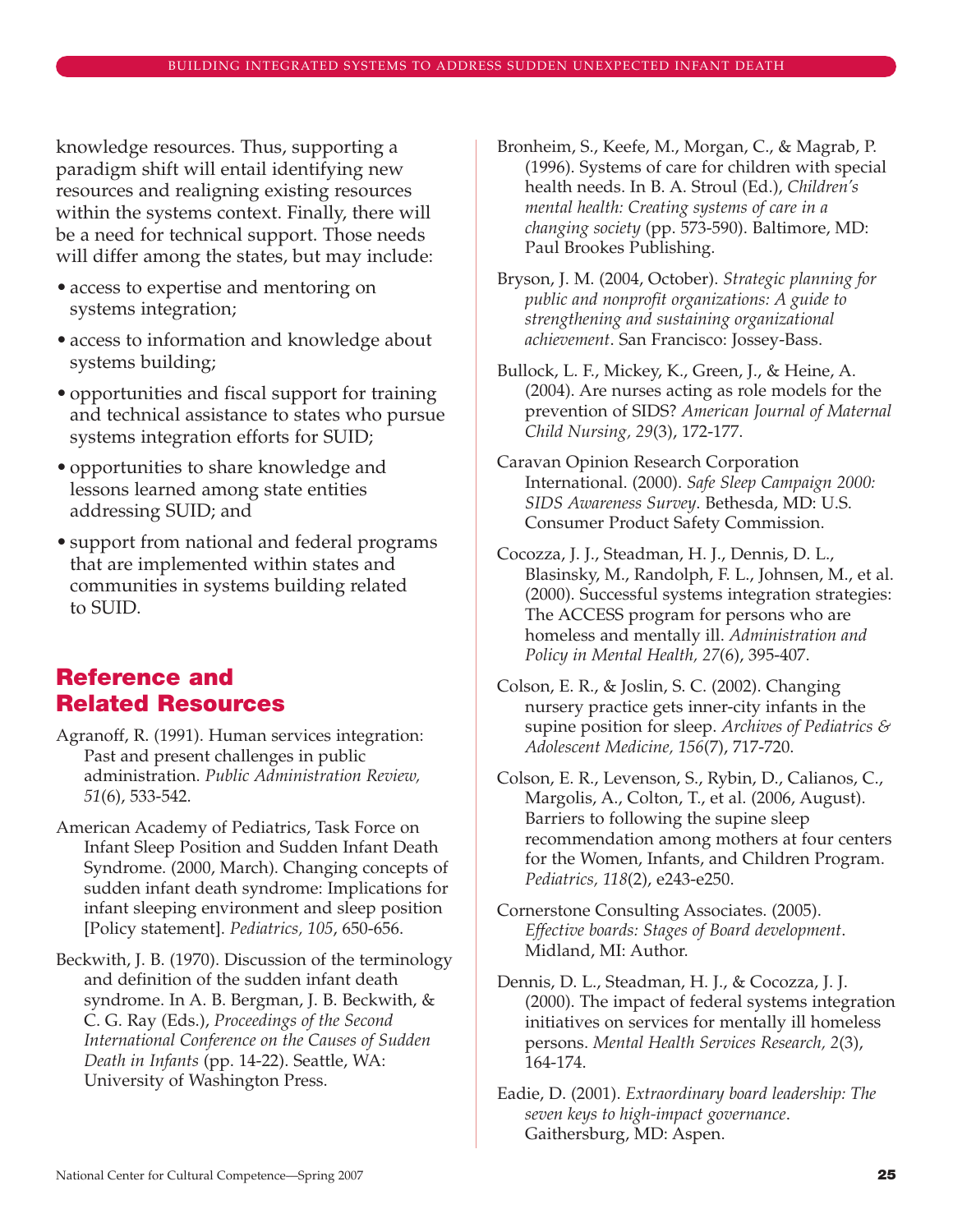Flick, L., White, D. K., Vemulapalli, C., Stulac, B., & Kemp, J. S. (2001, March). Sleep position and the use of soft bedding during bed sharing among African American infants at increased risk for sudden infant death syndrome. *Journal of Pediatrics, 138*, 338-343.

Grigorescu, V. (2004a, November 29). *Infant mortality in Michigan*. Presented to Infant Mortality Strategic Planning Meeting, Okemos, MI.

Grigorescu V. (2004b, November 29). *Perinatal Periods of Risk: Target community comparison to reference group*. Presented to Infant Mortality Strategic Planning Meeting, Okemos, MI.

Halfon, N., Uyeda, K., Inkelas, M., & Rice, T. (2004). Building bridges: A comprehensive system for healthy development and school readiness. In N. Halfon, T. Rice, & M. Inkelas (Eds.), *Building state early childhood comprehensive systems series, no. 1*. Los Angeles: National Center for Infant and Early Childhood Policy.

Hauck, F., Moore, C. M., Herman, S. M., Donovan, M., Kalelkar, M., Christoffel, K., et al. (2002, October). The contribution of prone sleeping position to the racial disparity in sudden infant death syndrome: The Chicago Infant Mortality Study. *Pediatrics, 110*(4), 772-780.

Herman, S., Frank, S., & Adkins, S. (2006, September). *Infant safe sleep: Systems change in two Detroit hospitals. Final report to The Skillman Foundation*. Lansing, MI: Tomorrow's Children/Michigan SIDS.

Himmelman, A. T. (1991). *Communities working collaboratively for a change*. Minneapolis, MN: University of Minnesota, Hubert H. Humphrey Institute of Public Affairs.

Jones, B., IV, & Ernstthal, H. L. (2001). *Principles of association management* (4th ed.). Washington, DC: American Society of Association Executives.

Kattwinkel, J., Brooks, J., & Myerberg, D. (1992). American Academy of Pediatrics Task Force on Infant Positioning and SIDS: Positioning and SIDS. *Pediatrics, 89*, 1120-1126.

Kemp, J. S., Unger, B., Wilkins, D., Psara, R. M., Ledbetter, T. L., Graham, M. A., et al. (2000, September). Unsafe sleep practices and an analysis of bedsharing among infants dying suddenly and unexpectedly: Results of a four-year, population-based, death-scene investigation study of sudden infant death syndrome and related deaths. *Pediatrics, 106*(3), e41.

Krous, H. F., Beckwith, J. B., Byard, R. W., Rognum, T. O., Bajanowski, T., Corey, T., et al. (2004, July). Sudden infant death syndrome and unclassified sudden infant deaths: A definitional and diagnostic approach. *Pediatrics, 114*, 234-238.

Lauber, C. (2001, July). Bed sharing with infants: A risk for sudden infant death [Position Paper]. Michigan Department of Community Health. Revised March 2004.

Lyddon, J. W. (1999, April). Strategic planning in smaller nonprofit organizations. A practical guide for the process. Western Michigan University. Available at: http://www.wmich.edu/ nonprofit/Guide/guide7.htm

Mathiasen, K., III. (1990). *Board passages: Three key stages in a nonprofit board's life cycle*. Washington, DC: National Center for Nonprofit Boards.

Michigan Department of Community Health. (1999b, October 1). Injury Prevention Alert. Putting babies in adult beds is dangerous.

Michigan Department of Community Health. (2001, December 4). *Resolving Disparities in Infant Mortality: A Michigan Statewide Summit*. Detroit, MI.

Michigan Department of Community Health. (2004, December). *Infant safe sleep: Report of the 2004 Infant Safe Sleep Workgroup*. Lansing, MI: Author. Available at: http://www.michigan.gov/ documents/Safe\_Sleep\_Report\_Final\_123380\_7. pdf or www.tcmisids.org

Michigan Department of Community Health. (2005, April 25). New guidelines create opportunities for infant safe sleep [Press release].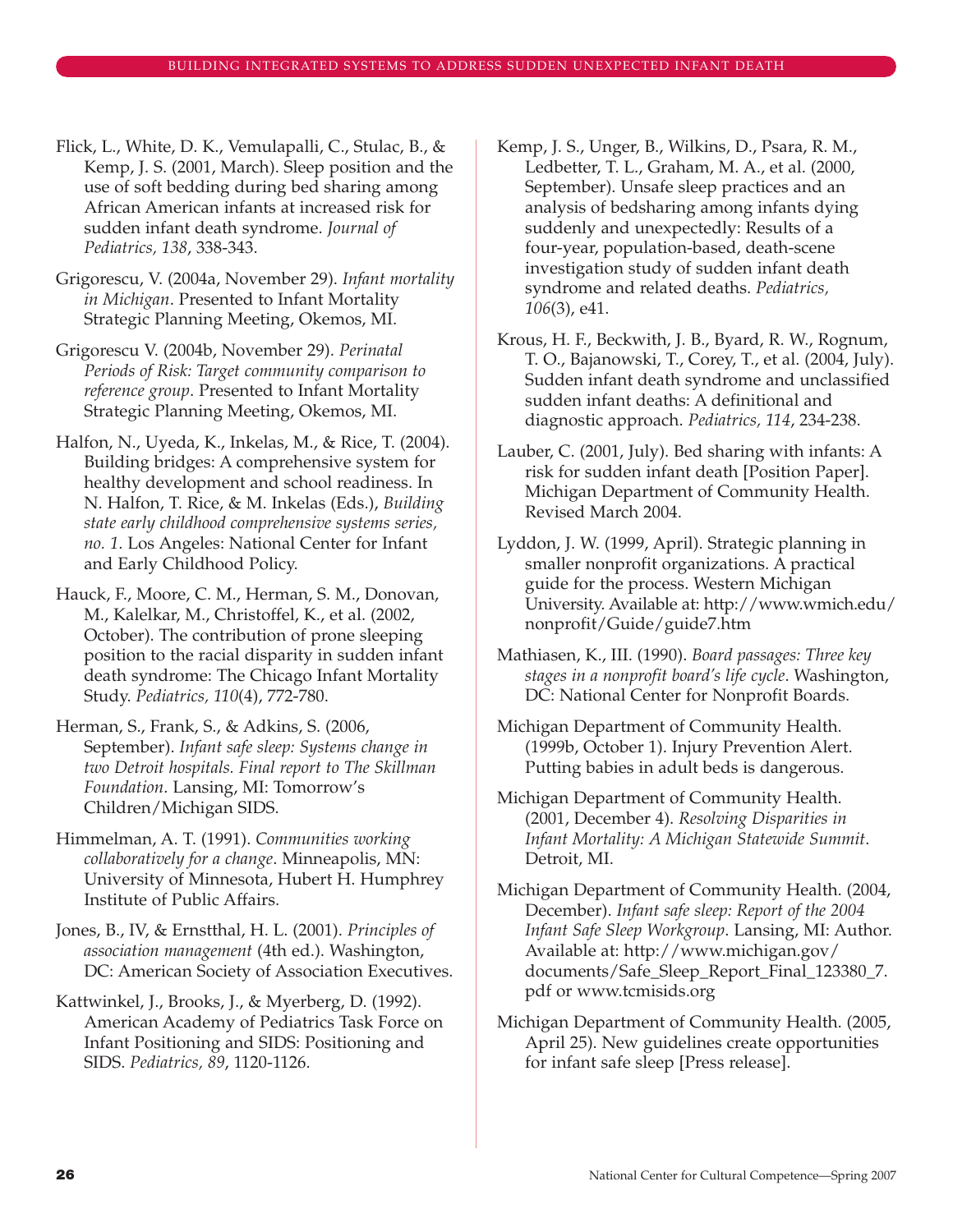Michigan Department of Community Health, Vital Records and Health Data Development Section. (1999a). *1999 Infant death file*. Lansing, MI: Author.

- Michigan Department of Community Health, Vital Records and Health Data Development Section. (2002). *2002 Infant death file*. Lansing, MI: Author.
- Michigan Department of Labor and Economic Growth. (2003, June). Amended articles of Incorporation: Name change to Tomorrow's Child/Michigan SIDS, formerly Michigan SIDS Alliance.
- Michigan Department of Public Health. (1996, March). *Sudden infant death syndrome: Task Force Report to the Michigan Department of Public Health*. Lansing, MI: Author.
- Michigan Family Independence Agency. (2004, Spring). *Child deaths in Michigan. Michigan Child Death State Advisory Team: Fourth annual report*. East Lansing, MI: Michigan Public Health Institute.
- Miller, E. (1996). *The evolution of integration: Federal efforts from the 1960s to present day*. Rockville, MD: Center for Mental Health Services.
- Mittenthal, R. A. (2002). Briefing paper: Ten keys to successful strategic planning for nonprofit and foundation leaders. TCC Group. Available at: http://www.tccgrp.com/pdfs/ per\_brief\_tenkeys.pdf
- Monaghan Associates, Inc. (2001, January). *Tomorrow's Child Annual Plan*. Lansing, MI: Author. Available at: http://www.tcmisids.org
- Nakamura, S., Wind, M., & Danello, M. A. (1999, October). Review of hazards associated with children placed in adult beds. *Archives of Pediatrics and Adolescent Medicine, 153*(10), 1019-1023.
- Paterson, D. S., Trachtenberg, F. L., Thompson, E. G., Belliveau, R. A., Beggs, A. H., et al. (2006, November 1). Multiple serotonergic brainstem abnormalities in sudden infant death syndrome. *Journal of the American Medical Association, 296*(17), 2124-2132.
- Peek, K., Hershberger, M., Kuehn, D., & Levett, J. (1999). Infant sleep position: Nursing practice and knowledge. *American Journal of Maternal Child Nursing, 24*(6), 301-304.
- Rao H., May, C., Hannam, S., Rafferty, G. F., & Greenough, A. (2006, November 14). Survey of sleeping position recommendations for prematurely born infants on neonatal intensive care unit discharge. *European Journal of Pediatrics*. Summary and link to full text available at: http://www.firstcandle.org/research/ Survey%20of%20sleeping%20position%20 recommendations%20for%20prematurely%20 born%20infants.pdf
- Scheers, N. J., Rutherford, G. W., & Kemp, J. S. (2003). Where should infants sleep? A comparison of risk for suffocation of infants sleeping in cribs, adult beds, and other sleeping locations. *Pediatrics, 112*, 883-889.
- Stastny, P. D., Ichinose, T. Y., Thayer, S. D., Olson, R. J., & Keens, T. G. (2004). Infants sleep positioning by nursery staff and mothers in newborn hospital nurseries. *Nursing Research, 53*(2), 122-129.
- Stroul, B., & Friedman, R. (1996). The system of care concept and philosophy. In B. A. Stroul (Ed.). *Children's mental health: Creating systems of care in a changing society* (pp. 3-22). Baltimore: Paul Brookes Publishing.
- Task Force on Sudden Infant Death Syndrome. (2005, November). The changing concept of sudden infant death syndrome: Diagnostic coding shifts, controversies regarding the sleeping environment, and new variables to consider in reducing risk. *Pediatrics, 116*(5), 1245-1255.
- The Fund Raising School. (2002, February). *Principles and techniques of fundraising*. Indianapolis, IN: The Center on Philanthropy at Indiana University.
- The Lewin Group, Inc. (2001). *Civic partnerships with health departments can strengthen public health in America*. Battle Creek, MI: W.K. Kellogg Foundation.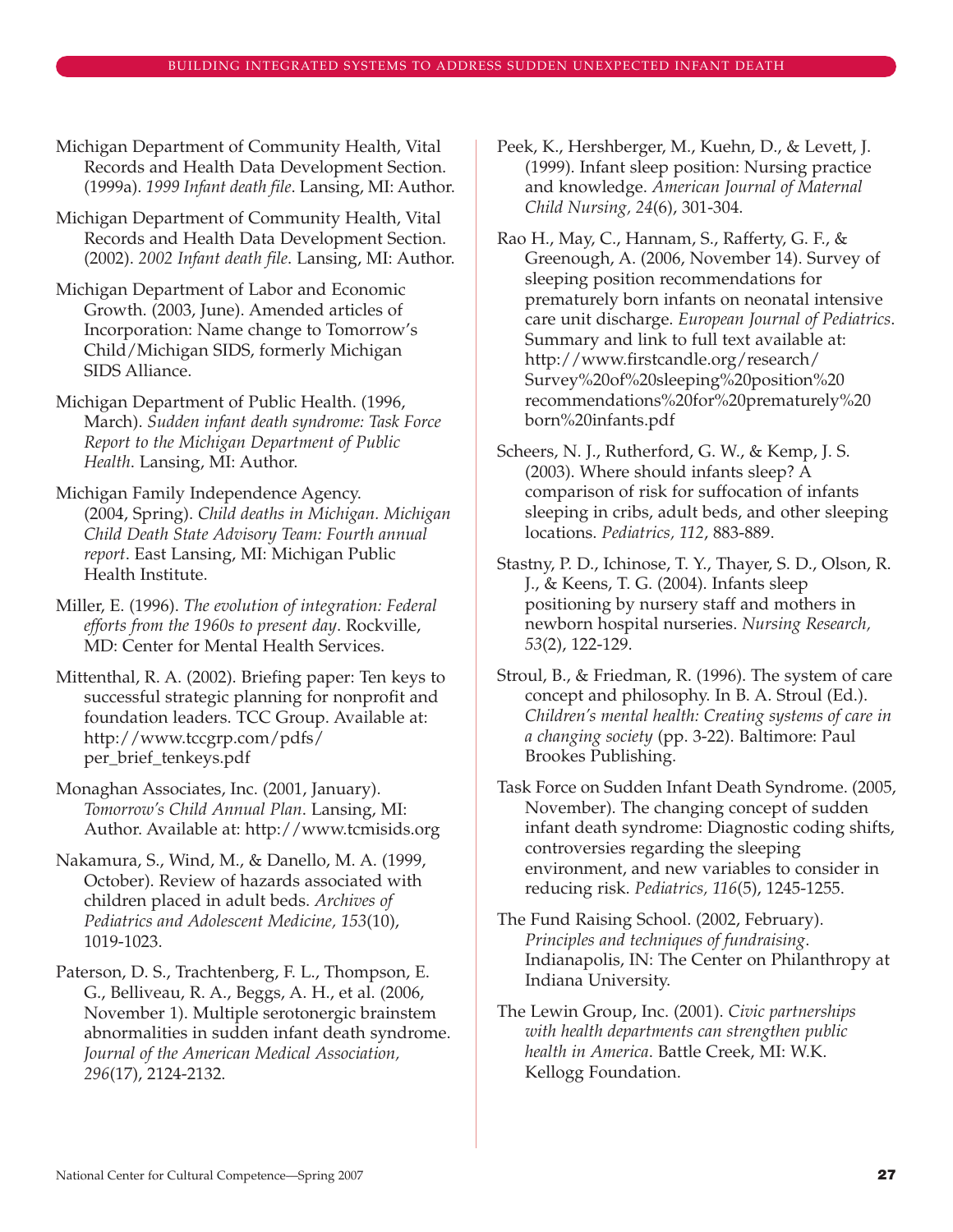- The Lewin Group, Inc. (2003). *Communities sustain public health improvements through organized partnership structures*. Battle Creek, MI: W.K. Kellogg Foundation.
- Tomorrow's Child/Michigan SIDS. (2002a, March). *Safe sleep for your baby: Protect your baby's life* [Brochure]. Lansing, MI: Author
- Tomorrow's Child/Michigan SIDS, Detroit Health Department, Wayne County Health Department, Michigan Child Death Review, et al. (2002b, June 25). *Infant Safe Sleep Summit for Wayne County and Greater Detroit*.
- Tomorrow's Child/Michigan SIDS, Michigan Department of Community Health, Michigan Public Health Institute, & Michigan Chapter/American Academy of Pediatrics. (2000, March 30). *Infant Safe Sleep Symposium: Reducing Infant Mortality in Michigan*.
- U.S. Consumer Product Safety Commission. (1999, September 29). Safety Alert. CPSC warns against placing babies in adult beds; study finds 64 deaths each year from suffocation and strangulation.
- U.S. Consumer Product Safety Commission. (2000, March 14). Safety Alert. Retailers join CPSC in promoting safe bedding practices for babies.
- U.S. Consumer Product Safety Commission. (2002, September 5). Safety Alert. Sweet dreams…safe sleep for babies; CPSC, industry & safety groups mark baby safety month with safe sleep campaign.
- Weese-Mayer, D. E., Ackerman, M. J., Marazita, M. L., & Berry-Kravis, E. M. (2007, March 5). Sudden Infant Death Syndrome: Review of implicated genetic factors. *American Journal of Medical Genetics, 143A*, 771-778.
- Willinger, M., Hoffman, H. J., & Hartford, R. B. (1994). Infant sleep position and risk for sudden infant death syndrome: Report of meeting held January 13 and 14, 1994, National Institutes of Health, Bethesda, MD. *Pediatrics, 93*, 814-819.
- Willinger, M., Hoffman, H., Wu, K., Hou, J., Kessler, R. C., Ward, S. L., et al. (1998). Factors associated with the transition to nonprone sleep positions of infants in the United States: The National Infant Sleep Position Study. *Journal of the American Medical Association, 280*, 329-335.
- Willinger, M., Ko, C.-W., Hoffman, H. J., Kessler, R. C., & Corwin, M. J. (2000). Factors associated with caregivers' choice of infant sleep position, 1994-1998: The National Infant Sleep Position Study. *Journal of the American Medical Association, 283*, 2135-2141.

# Tomorrow's Child

Michigan SIDS WHERE HOPE SHINES ON

Tomorrow's Child/Michigan SIDS (TC/MS) partners with the Michigan Department of Community Health to administer the Michigan Title V SIDS and Other Infant Death Program. The mission is to prevent infant mortality and provide support for families who have experienced an infant death. TC/MS is Michigan's designated resource for bereavement services and a leading source for Infant Safe Sleep and other risk reduction initiatives.

Since its early years as a parent organization, TC/MS has undergone fundamental organization and programmatic transformation. Today, TC/MS builds strategic partnerships with the private and public

sector to implement an integrated systems change approach in addressing SIDS, SUID, and other infant deaths. TC/MS accomplishes its work by:

- Engaging broadly representative, diverse community partners;
- Creating innovative, evidence-based programs that respond to the communities served;
- Implementing initiatives across private and public systems; and
- Establishing a solid infrastructure that sustains efforts to reduce infant mortality.

Tomorrow's Child/Michigan SIDS is a tax-exempt 501c3 nonprofit organization incorporated in the state of Michigan. It is funded in part by the federal Title V Block Grant for the Michigan Department of Community Health SIDS and Other Infant Death Program.